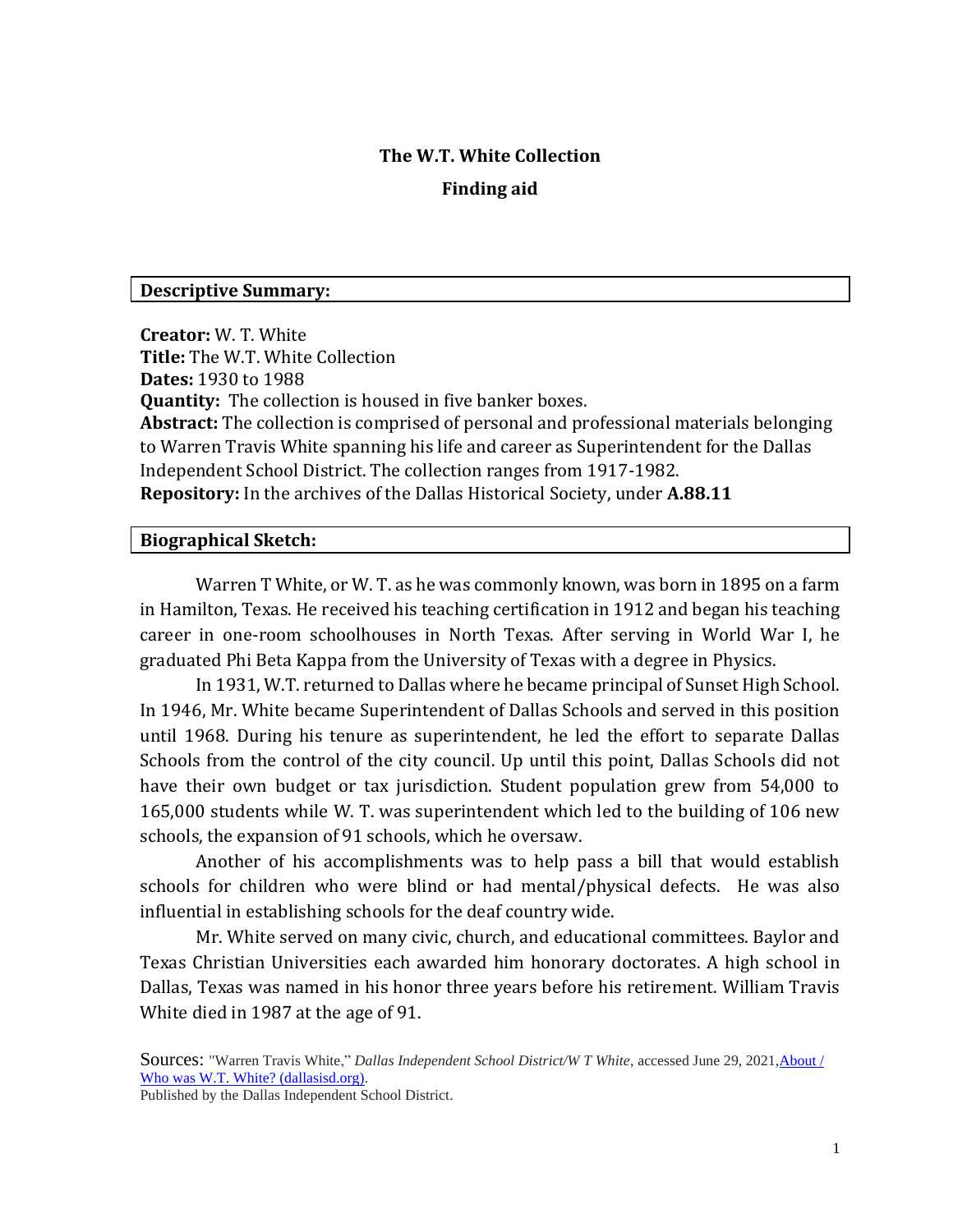## **Scope and Contents Note:**

The collection contains personal and professional materials dating from 1917 to 1982. Included in the collection are personal financial documents, conference materials, newspaper articles, scrapbook materials, personal correspondence with colleagues, interactions with the Dallas ISD school board, speeches, and other materials relating to the career of W T White as Dallas Independent School District Superintendent.

#### **Arrangement:**

Records are arranged chronologically.

## **Restrictions:**

## **Access Restrictions:**

Because some of the documents found within this collection are the personal financial materials of the author, access to the collection is restricted. Contact the Dallas Historical Society directly about research access, which is currently by appointment only, (and on hold until after the State Fair of Texas, 2021).

## **Use Restrictions:**

Permission to publish, reproduce, distribute, or use by all other current or future developed methods or procedures must be obtained in writing from the Dallas Historical Society. All rights are reserved and kept regardless of current or future development or laws that may apply to fair use standards.

## **Publication Rights:**

Permission to publish materials must be obtained from the staff of the Dallas Historical Society.

## **Copyright Statement:**

It is the responsibility of the user to obtain copyright authorization.

## **Sensitive Material Statement:**

Manuscript collections and archival records may contain materials with sensitive or confidential information that is protected under the federal or state rights to privacy laws and regulations. Researchers are advised that the disclosure of certain information pertaining to identifiable living individuals represented in this collection without the consent of those individuals may have legal ramifications for which the Dallas Historical Society assumes no responsibility.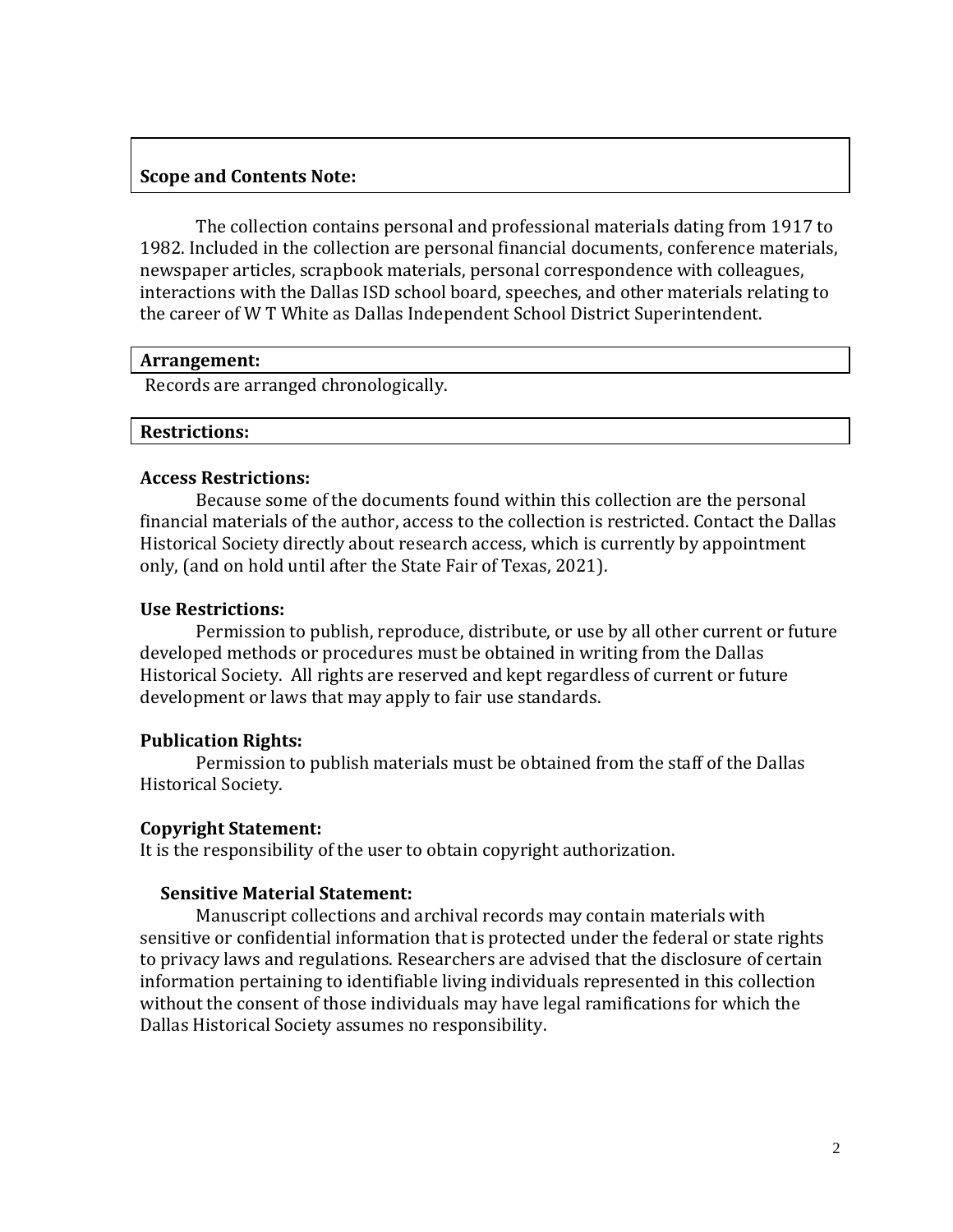## **Index Terms:**

**Subjects (Persons):** W.T. White **Subjects (Organizations):** DISD, teachers, students, events, **Subjects:** Education, DISD **Places:** Dallas, Texas **Document Types:** Archival materials

#### **RELATED Materials:**

M.88.11 L.88.5 P.88.5 V.88.9

## **Administrative Information:**

## **Preferred Citation:**

From the archives of the Dallas Historical Society.

## **Acquisition Information:**

The collection was a donation.

#### **Processing Information:**

#### **Finding Aid author(s):**

Grace Thompson, Jennifer Sigrist, Suzanne Adams, Olivia DiAcetis, Beckie Brown, Raphaela Van Ores, and Chris Bohannan. July 2021.

## **Date Completed:** June 2021

# **Series Title: The W.T. White Collection**

Subseries

| Box # | Folder #   Title/Description:                   | Date           |
|-------|-------------------------------------------------|----------------|
|       | The W.T. White                                  |                |
|       | <b>Collection</b>                               |                |
|       | Correspondence:                                 |                |
|       | Correspondence with Dr. Joe L. Starnes 1968.    | 1968           |
|       | Letter from A.E. Wells August 20, 1968 & August |                |
|       | 8, 1868.                                        |                |
|       |                                                 | April 21, 1977 |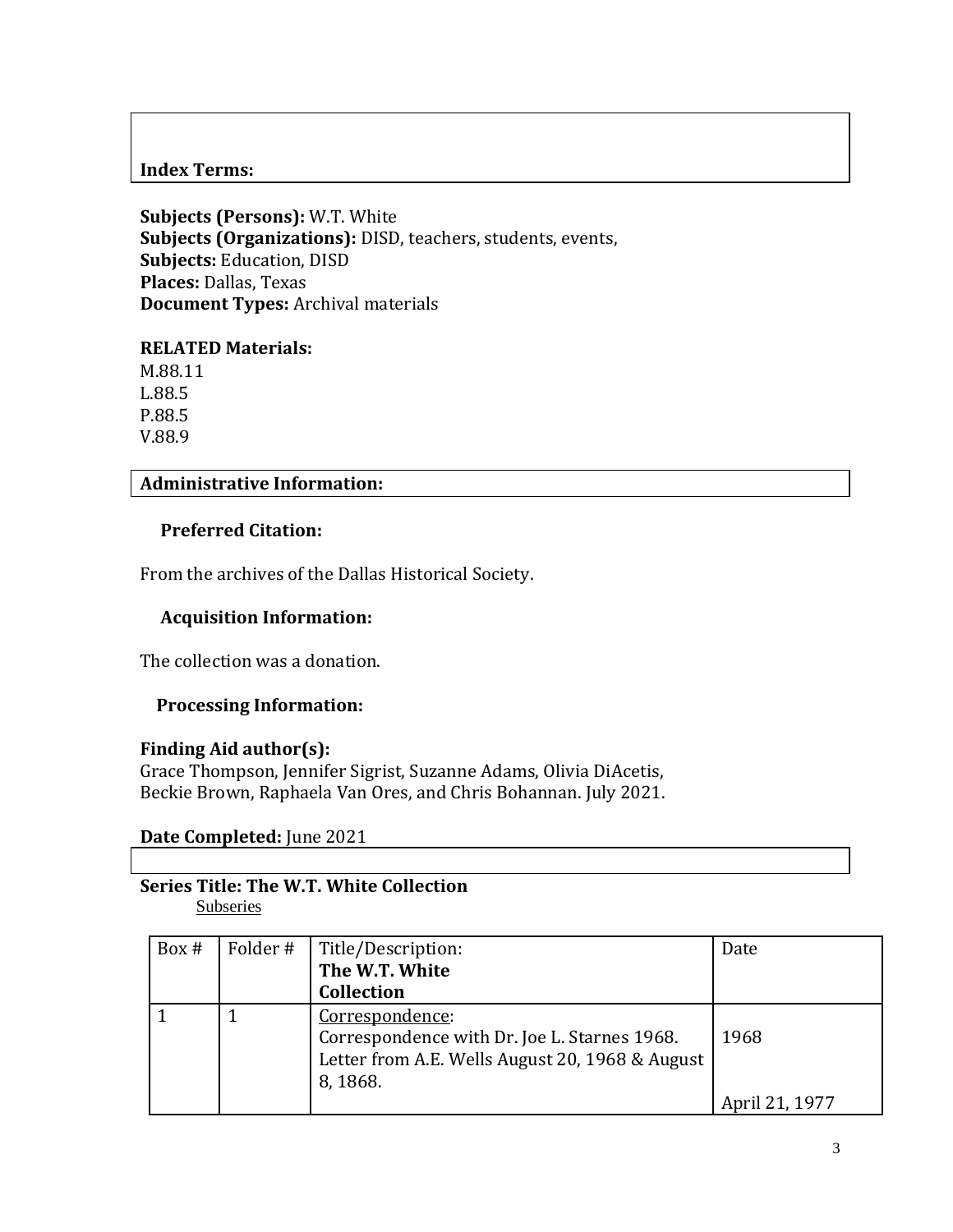|                | Handwritten Letter to the United States        |                   |
|----------------|------------------------------------------------|-------------------|
|                | President April 21, 1977.                      | March 5, 1969     |
|                | Letter from E.C. McFadden March 5, 1969        |                   |
|                | <b>Scrapbook Materials:</b>                    | 1951-1974         |
|                | 1951 Texas School Administrators Breakfast     |                   |
|                | Program, Atlantic City.                        |                   |
|                | Altrusa Club of Oak Cliff Golden A Awards      |                   |
|                |                                                |                   |
|                | Program.                                       |                   |
|                | Certificate of Recognition (1974)              |                   |
|                | The Texas Special (1951)                       |                   |
|                | The Texas Outpost (1965)                       |                   |
|                | Newspaper Clipping (1965)                      |                   |
| $\overline{2}$ | Correspondence:                                |                   |
|                | Letter from George Coley June 17, 1967.        | June 17, 1967     |
|                | Board of Education Memo 1957.                  | 1957              |
|                | <b>Legal Documents:</b>                        |                   |
|                | Superintendent's Agreement 1965.               | 1965-1967         |
|                | Amendment to Superintendent's Agreement        |                   |
|                | 1967.                                          |                   |
|                | Printed Material:                              |                   |
|                | DISD Insurance Pamphlet 1961                   | 1961              |
|                | Scrapbook Material:                            |                   |
|                | <b>Convocation Program 1964</b>                | 1964              |
|                | <b>Convocation Speech 1964</b>                 |                   |
| 3              | <b>Scrapbook Material:</b>                     |                   |
|                | Handmade and Printed Cards 1957-1968.          | 1957-1968         |
| $\overline{4}$ | Printed/Scrapbook Material:                    |                   |
|                | The materials are comprised of Desegregation   | 1961              |
|                | Information, Dallas Police Department Memos,   |                   |
|                | and Newspaper Clippings, 1961.                 |                   |
|                | Correspondence:                                |                   |
|                | Letter to Mr. L. B. Houston June 12, 1963.     | June 12, 1963     |
| 5              | Correspondence:                                |                   |
|                | Letter from James F. Nelson October 8, 1964,   | October 8, 1964   |
|                | which includes lists of children transferring  |                   |
|                | schools during desegregation 1961-1964.        |                   |
|                | Letter to Jesse E. Curry September 3, 1964.    | September 3, 1964 |
|                | Letters to Principals and Desegregation        | 1961-1964         |
|                | Information 1961-1964.                         |                   |
|                | Scrapbook Material:                            |                   |
|                | Newspaper Clippings                            | 1963-1964         |
| 6              | Correspondence:                                |                   |
|                | Letter from Chester Strickland April 25, 1969. | April 25, 1969    |
|                | Letter from T. C. Holy March 28,1969.          | March 28, 1969    |
|                |                                                |                   |
|                |                                                | August 25, 1968   |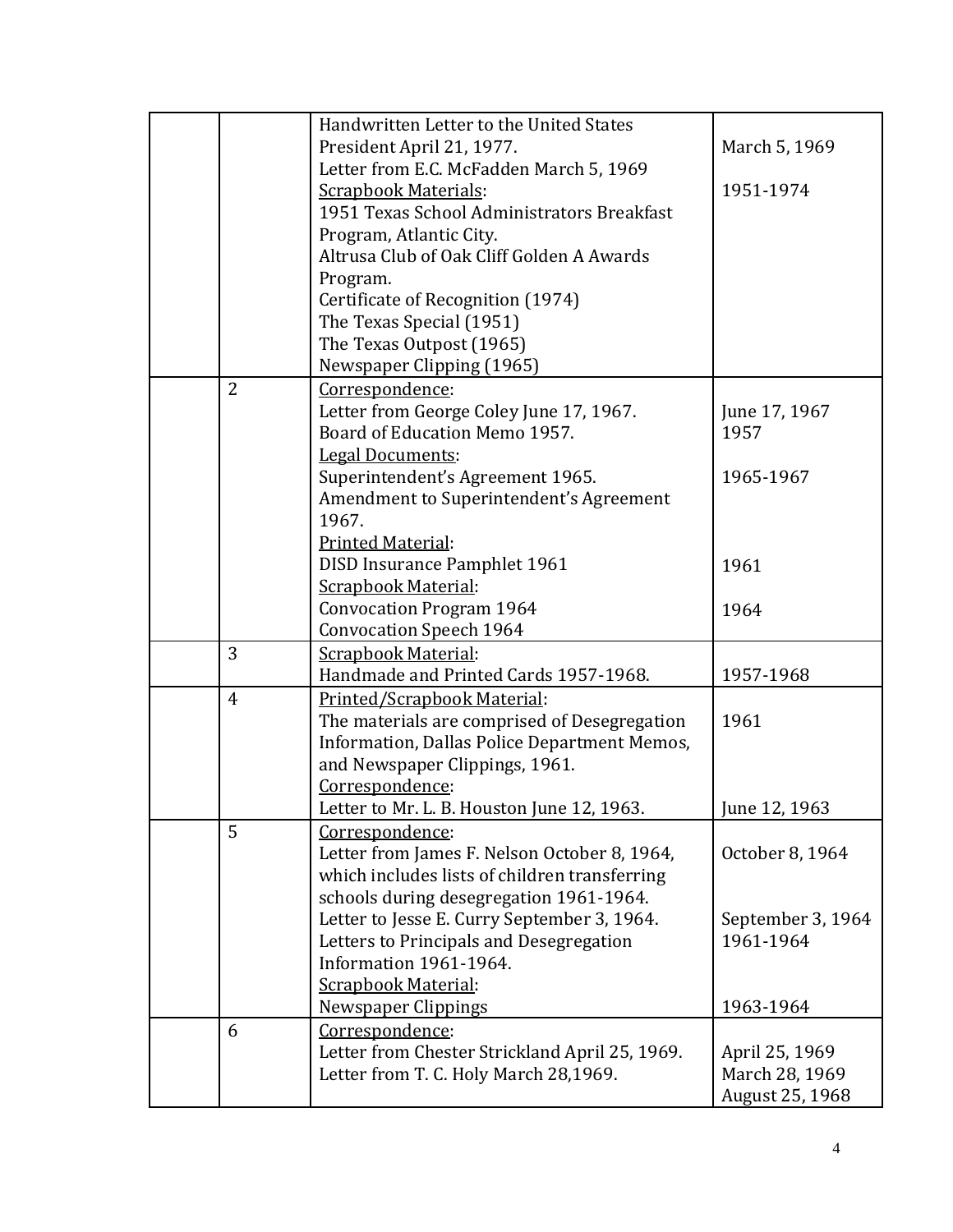|                | Handwritten letter from Francis E. Brown          |                 |
|----------------|---------------------------------------------------|-----------------|
|                | August 25, 1968.                                  | August 23, 1968 |
|                | Letter from Floyd Wilkerson August 23, 1968.      |                 |
|                | Financial Material:                               | 1956-1968       |
|                | Letter from Attorney regarding inheritance        |                 |
|                | 1956 and other Financial Statements.              |                 |
|                | <b>Scrapbook Material:</b>                        | 1968-1969       |
|                | Reinhardt School District Association Booklet     |                 |
|                | 1968-1969.                                        |                 |
|                | Also included are Assorted Cards, Newspaper       |                 |
|                | Articles, Oak Cliff Chamber of Commerce, and      |                 |
|                | Rotary Club Button.                               |                 |
| $\overline{7}$ | Correspondence:                                   |                 |
|                | Letter from R.B. Gilmore, April 8, 1964, and      | April 8, 1964   |
|                | letters to principals, 1959.                      | 1959            |
|                | <b>Financial Material:</b>                        |                 |
|                | This folder is comprised of Miscellaneous         | 1937-1940       |
|                | Receipts, Tax Statements, Checks, Mortgage        |                 |
|                | Paperwork, and Legal Materials.                   |                 |
|                | <b>Printed Material:</b>                          |                 |
|                | Magazine Article Clipping.                        | 1964            |
| 8              | Correspondence:                                   |                 |
|                | Telegram from President Lyndon B. Johnson         | July 24, 1964   |
|                | July 24, 1964.                                    |                 |
|                | <b>Scrapbook Material:</b>                        |                 |
|                | Scrapbook materials include a Magazine Article    | 1964-1969       |
|                | Clipping, Lady Bird Johnson & Lyndon B.           |                 |
|                | Johnson 1964 and 1969 Christmas Cards, and        |                 |
|                | the Senate Record 1964.                           |                 |
| 9              | Correspondence and Legal Materials:               |                 |
|                | Letters from Attorney regarding settlement        | 1929-1974       |
|                | 1974 and miscellaneous scrapbook materials.       |                 |
| 10             | Correspondence and Legal Materials:               |                 |
|                | This folder is comprised of Court Documents,      | 1963-1966       |
|                | (1966), Financial Materials, and Scrapbook        |                 |
|                | Materials.                                        |                 |
| 11             | Correspondence and Legal Materials:               |                 |
|                | Libel Case Moore vs. White                        | 1964-1965       |
|                | <b>Scrapbook Material:</b>                        |                 |
|                | Newspaper Clipping 1965                           | 1965            |
| 12             | Correspondence and Scrapbook Material:            |                 |
|                | Materials in this folder are mostly pertaining to | 1964-67         |
|                | the Music Teachers Association and Music          |                 |
|                | Programs.                                         |                 |
| 13             | Correspondence:                                   |                 |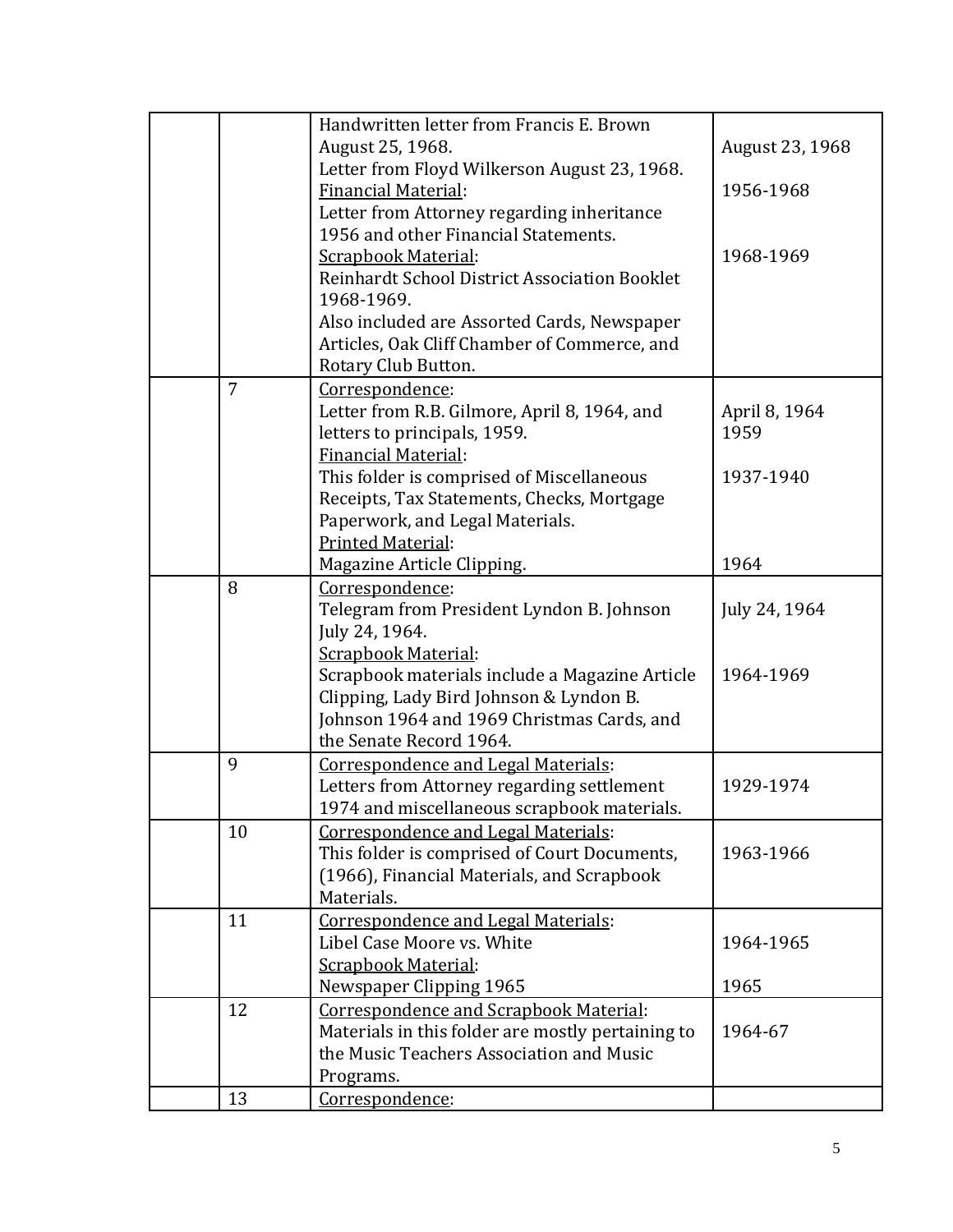|   |           | Rotary Club Letters 1969                          | 1950-1972       |
|---|-----------|---------------------------------------------------|-----------------|
|   |           | Letters with Mr. Sam Rayburn 1950-1961            |                 |
|   |           | <b>Printed Materials and Scrapbook Materials:</b> |                 |
|   |           | Newpaper Clippings and Magazine Article           | 1950-1968       |
|   |           | Clippings comprise this folder.                   |                 |
|   |           | Photograph of the President 1968                  |                 |
|   | 14        | Correspondence:                                   |                 |
|   |           | Letter from Tracy H. Rutherford and Interoffice   | 1938-1966       |
|   |           | memos.                                            |                 |
|   |           | Legal Materials:                                  |                 |
|   |           | Legal Documentation and Letters from Attorney     | 1958-1961       |
|   |           | Warren Whitham 1961, Land Survey, and Life        |                 |
|   |           | Insurance Information.                            |                 |
|   |           | <b>Scrapbook Material:</b>                        |                 |
|   |           | Includes an Oak Cliff Chamber of Commerce         | 1937-1968       |
|   |           | Program, 1968.                                    |                 |
|   | 15        | Correspondence:                                   |                 |
|   |           | Letter from H.V. Stirling August 21, 1935.        | August 21, 1935 |
|   |           | Letter from Franklin Spafford April 17, 1961.     | April 17, 1961  |
|   |           | <b>Financial Materials:</b>                       |                 |
|   |           | Life Insurance Policy Loan Agreement and          | 1957-1968       |
|   |           | Veterans Bureau letters and statements.           |                 |
|   |           | Printed Material:                                 |                 |
|   |           | Discharge Certificate 1919                        | 1919            |
|   |           | <b>Scrapbook Material:</b>                        |                 |
|   |           |                                                   | 1919            |
|   |           | Newspaper Clippings                               |                 |
|   | 16        | Correspondence:                                   |                 |
|   |           | <b>Adaline Rutherford</b>                         | 1936-1962       |
|   |           | <b>Financial Material:</b>                        |                 |
|   |           | Veterans Administration Letters regarding loan.   | 1951            |
|   |           | Legal Material, Printed Material, Scrapbook       |                 |
|   |           | Material:                                         |                 |
|   |           | Newspaper Clippings                               |                 |
|   |           |                                                   | 1945-1962       |
|   | 17        | Correspondence:                                   |                 |
|   |           | Letters to Mildred Price.                         | 1966            |
|   |           | <b>Personal Financial Documents:</b>              |                 |
|   |           | Teacher Retirement System of Texas.               | 1975            |
|   |           | <b>Scrapbook Materials:</b>                       |                 |
|   |           | Include Kimball High School 1966                  | 1966            |
|   |           | Commencement, Teacher's Manual for Our            |                 |
|   |           | Texas, and miscellaneous newspaper clippings.     |                 |
| 2 | <b>NA</b> | This box contains high school yearbooks from      | 1960-1989       |
|   |           | the 1960's to the 1980's.                         |                 |
|   |           | Rotary Club of Dallas Directory, Club No. 39.     | 1969-1970       |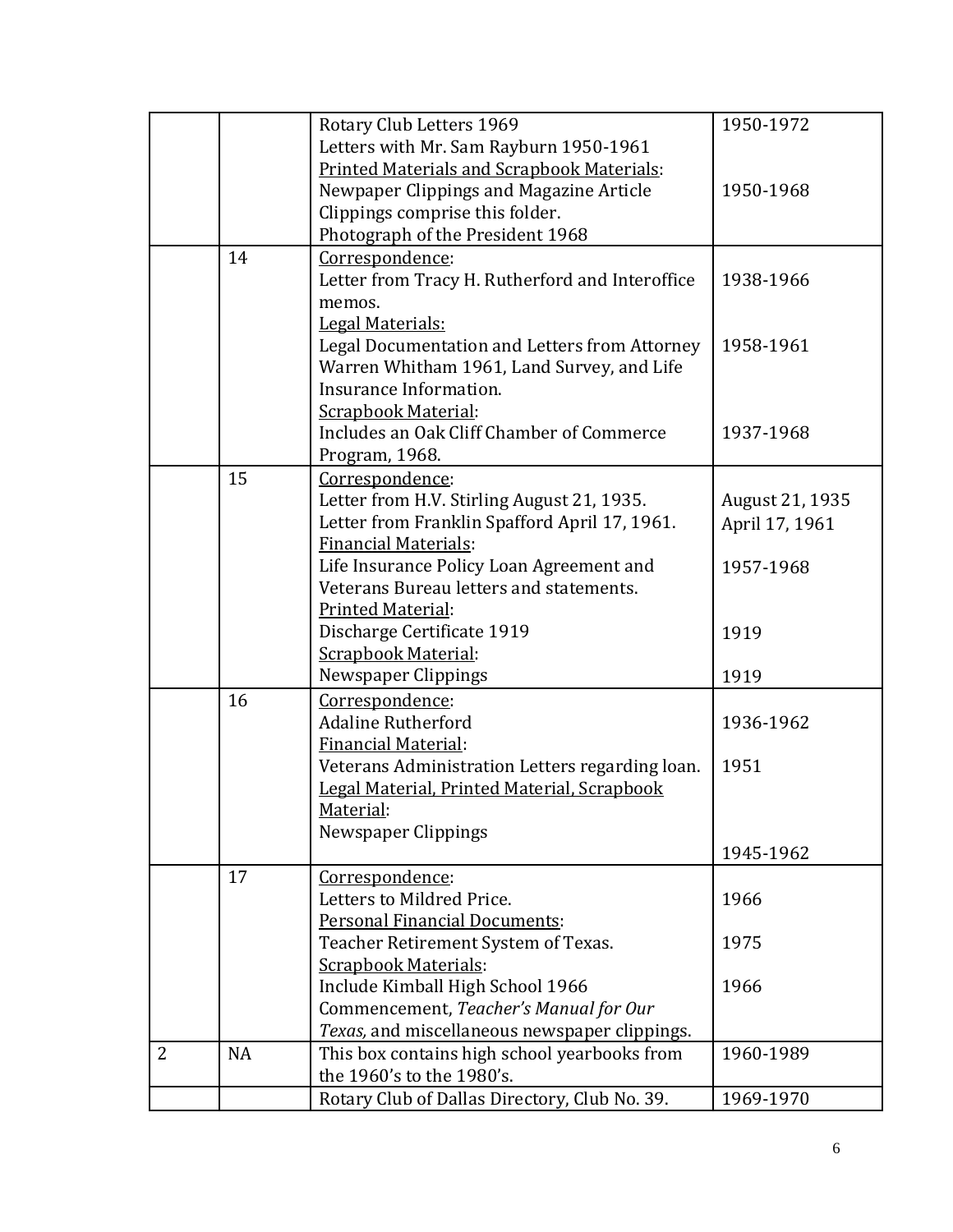| Rotary Club of Dallas Directory, Club No. 39.                       | 1968-1969      |
|---------------------------------------------------------------------|----------------|
| Rotary Club of Dallas Directory, Club No. 39.                       | 1967-1968      |
| Rotary Club of Dallas Directory, Club No. 39.                       | 1980-1981      |
| Dallas Rotagrams, Volume 48.                                        | 1960-1961      |
| Social Studies Class Unit, "Our World                               | December 1942  |
| Neighbors".                                                         |                |
| Newspaper, "The Griddle," Volume Seventeen.                         | May 8, 1971    |
| Masonic Home and School of Texas Yearbook.                          | 1974           |
| Sundial High School Yearbook.                                       | 1960           |
| "Excalibur," Kimball High School Yearbook.                          | 1963           |
| "Excalibur," Kimball High School Yearbook.                          | 1966           |
| "Excalibur," Kimball High School Yearbook.                          | 1968           |
| "El Conquistador," Bryan Adams High School<br>Yearbook.             | 1958           |
| "Torch," W.W. Samuel High School Yearbook.                          | 1964           |
| "The Saga," W.T. White High School Yearbook.                        | 1965           |
| "The Master Builder," Masonic Home and School                       | 1976           |
| of Texas Yearbook.                                                  |                |
| "The Master Builder," Masonic Home and School                       | 1977           |
| of Texas Yearbook.                                                  |                |
| "The Master Builder," Masonic Home and School                       | 1978           |
| of Texas Yearbook.                                                  |                |
| "The Master Builder," Masonic Home and School                       | 1979           |
| of Texas Yearbook.                                                  |                |
| "The Master Builder," Masonic Home and School                       | 1980           |
| of Texas Yearbook.                                                  | 1981           |
| "The Master Builder," Masonic Home and School<br>of Texas Yearbook. |                |
| "The Pioneer," Hamilton High School Yearbook.                       | 1913           |
| "The New Age" Magazine, Vol. LXXXVI, No. 5.                         | May 1978       |
| Saturday Review, "The Textbook in America".                         | April 19, 1952 |
| Oak Cliff Chamber of Commerce Directory.                            | 1969           |
| "The Grassburr," John Tarleton College                              | 1917           |
| Yearbook.                                                           |                |
| Dallas Public Schools Directory.                                    | December 1945  |
| Masonic Home and School Campus News.                                | 1970           |
| Social Studies Class Unit, "Our World                               | December 1942  |
| Neighbors".                                                         |                |
| Social Studies 2 Class Unit, "Reading and                           | October 1944   |
| Projecting a Map".                                                  |                |
| History 8 Class Unit, "The Dumbarton Oaks                           | May 1945       |
| Proposal".                                                          |                |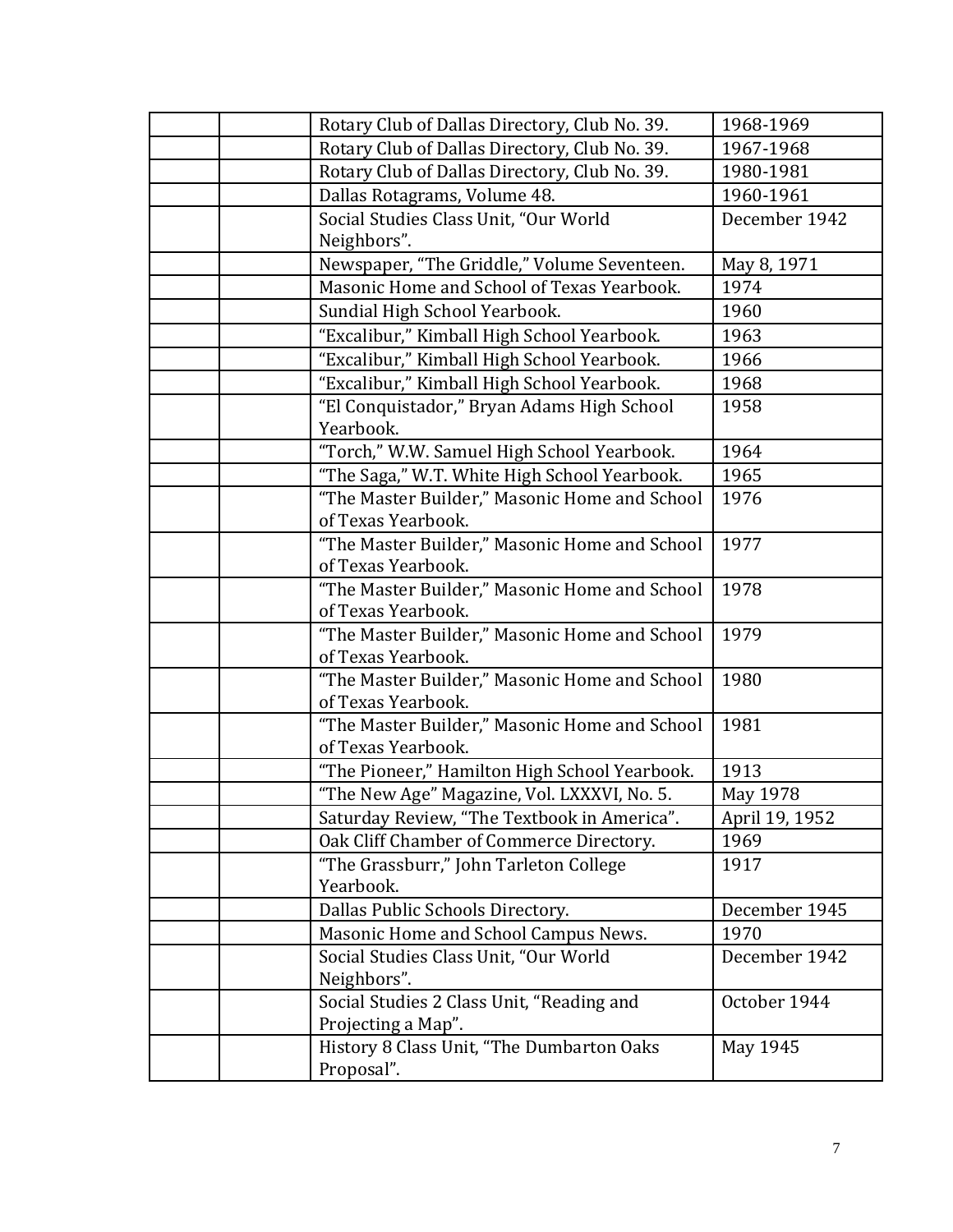|   |                | History 8 Class Unit, "The Dumbarton Oaks                | May 1945       |
|---|----------------|----------------------------------------------------------|----------------|
|   |                | Proposal".                                               |                |
|   |                | History 8 Class Unit, "The Dumbarton Oaks                | May 1945       |
|   |                | Proposal".                                               |                |
|   |                | Social Studies Class Unit, "Looking at the Far<br>East". | October 1943   |
|   |                | Dallas Independent School District Directory.            | September 1967 |
|   |                | Dallas Independent School District Directory.            | September 1967 |
|   |                | Dallas Independent School District School and            | 1981           |
|   |                | Staff Directory.                                         |                |
|   |                | Dallas Independent School District School and            | 1981           |
|   |                | Staff Directory.                                         |                |
|   |                | Dallas Retired Teachers Association.                     | 1983-1984      |
|   |                | Dallas Retired Teachers Association.                     | 1984-1985      |
|   |                | Dallas Retired Teachers Association.                     | 1985-1986      |
|   |                | Dallas Retired Teachers Association.                     | 1986-1987      |
| 3 | $\mathbf{1}$   | <b>Printed Material:</b>                                 |                |
|   |                | "Young America in Dallas" Dallas Public Schools          | 1942-1956      |
|   |                | 1942.                                                    |                |
|   |                | DISD Superintendent's Annual Report 1949-                |                |
|   |                | 1956.                                                    |                |
|   | $\overline{2}$ | Printed Material:                                        |                |
|   |                | DISD Superintendent's Annual Report 1957-                | 1957-1964      |
|   |                | 1964.                                                    |                |
|   | $\overline{3}$ | Printed Material:                                        | 1965-1968      |
|   |                | DISD Superintendent's Annual Report 1965-<br>1968        |                |
|   | $\overline{4}$ | Correspondence:                                          |                |
|   |                | Correspondence with Rodney Love, Troy Norris,            | 1913-1981      |
|   |                | John T. Bean, J. Herman Reed, H. E. Phillips.            |                |
|   |                | J. W. Edgar Hamilton High School 1969                    |                |
|   |                | <b>Graduation Material.</b>                              | 1969           |
|   |                | Masonic Home Independent School District                 |                |
|   |                | Material.                                                |                |
|   |                | School Financial Material and Texas Education            |                |
|   |                | <b>Agency Accreditation Material.</b>                    |                |
|   |                | Ancient Free and Accepted Masons of Texas                |                |
|   |                | Membership cards and financials.                         |                |
|   | 5              | "The Integrity of the Educated" Convocation              | 1954           |
|   |                | TCU 1954.                                                |                |
|   |                | Correspondence with Bob Bullock, Herbert F.              | 1954-1973      |
|   |                | LaGrone, J. M. Moudy, and Lorin Bosewell.                |                |
|   |                | Teaching Certification and College records.              |                |
|   |                | Legal Material:                                          |                |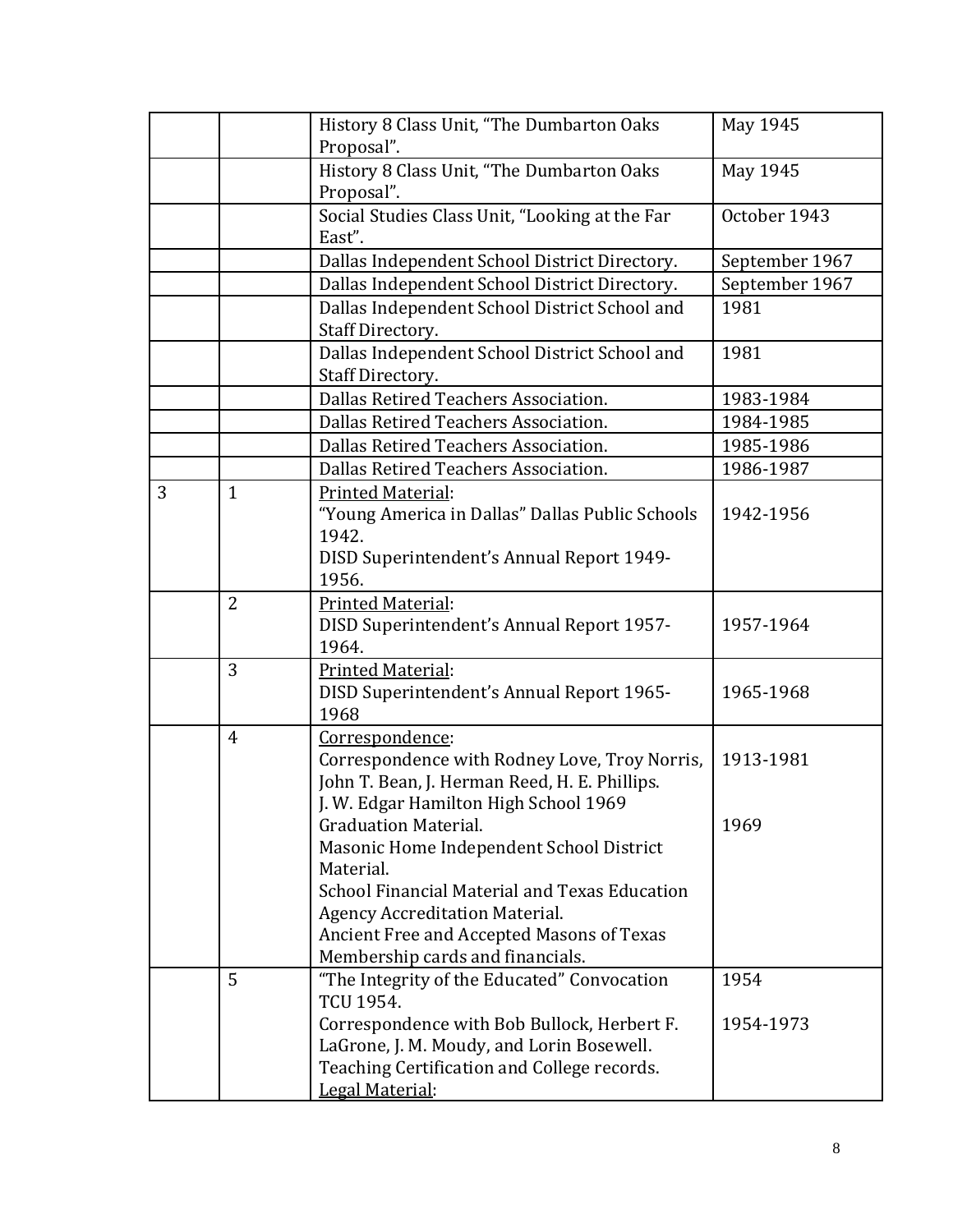|                | Board of Trustees of TCU                                           | 1927          |
|----------------|--------------------------------------------------------------------|---------------|
|                | <b>Scrapbook Material:</b>                                         |               |
|                | <b>TCU Printed material</b>                                        | 1932-1975     |
| 6              | Medical and Insurance Financial Material and                       |               |
|                | <b>Printed Material:</b>                                           |               |
|                | American History Curriculum, Dallas Athletic                       | 1952-1980     |
|                | Club, Oak Cliff Christian Church Records and                       |               |
|                | other miscellaneous correspondence.                                |               |
| $\overline{7}$ | <b>Scrapbook Material:</b>                                         |               |
|                | Guest List, Dedication Service, and Warren                         | 1964          |
|                | Travis White High School Programs.                                 |               |
| 8              | <b>Printed Material:</b>                                           |               |
|                | Warren Travis White High School materials                          | 1962-1975     |
|                | comprised of Commencement and Dedication                           |               |
|                | Material, Correspondence 1964,                                     |               |
|                | Construction of WTWHS Contracts, and other<br>scrapbook materials. |               |
| 9              | Correspondence:                                                    |               |
|                | Correspondence with Hattie Jarmon, Rhea H.                         | 1948-1970     |
|                | Williams and Letters of appreciation to the                        |               |
|                | Board of Education members.                                        |               |
|                | <b>Printed Materials:</b>                                          |               |
|                | <b>College Transcripts and Certificates.</b>                       | 1948-1970     |
|                | <b>Scrapbook Material:</b>                                         |               |
|                | Retirement cards and Newspaper clippings.                          |               |
| 10             | The Red, Red Rose.                                                 | 1957-1974     |
|                | Printed material, correspondence, and financial                    |               |
|                | documents.                                                         |               |
| N/A            | "Science and General Education," Lloyd V.                          | September 14, |
|                | Berkner.                                                           | 1961          |
| N/A            | Empty, Baylor University Diploma.                                  | 1952          |
| N/A            | Empty, Texas Christian University Diploma.                         | 1954          |
| N/A            | Empty , Texas Christian University Folder.                         | unknown       |
| 11             | Correspondence with John Claunch, Gwen                             | 1946-1968     |
|                | Griggs, and his son (handwritten), Reunion                         |               |
|                | Invitation RSVPs, Rice-Texas football game                         |               |
|                | material, and W.T. White Testimonial Dinner.                       |               |
|                | Printed Material:                                                  |               |
|                | The Red, Red Rose Financial Material, Receipts                     |               |
|                | and Personal Financial Material, Insurance and                     |               |
|                | Retirement Planning Materials, and Scrapbook<br>Materials.         |               |
| 12             | Correspondence:                                                    | 1957-1958     |
|                | Correspondence with Reverend Medford.                              |               |
|                |                                                                    |               |
|                |                                                                    |               |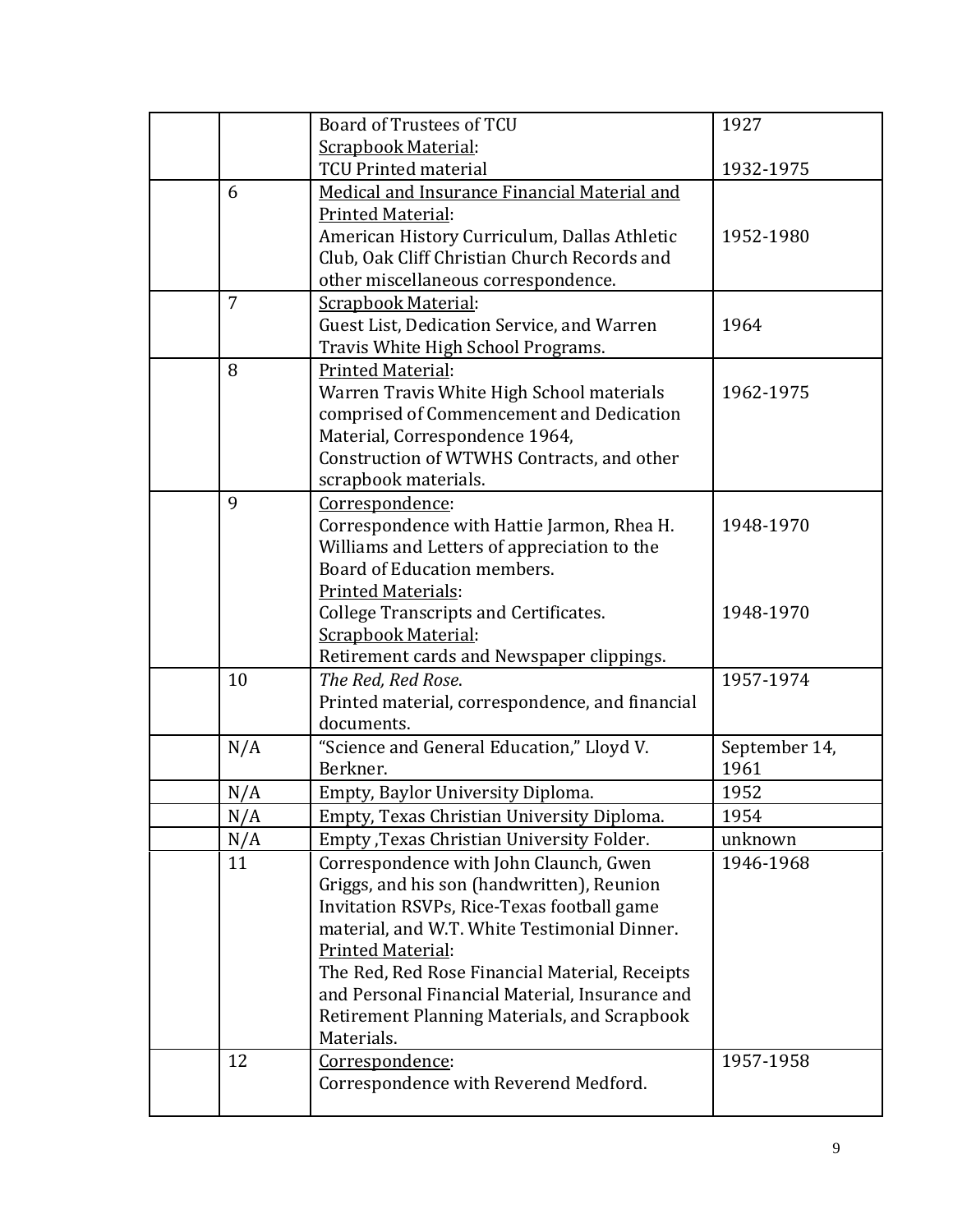|                |                                | Insurance Forms, Financial Material, and<br><b>Medical Materials.</b><br><b>DISD Superintendent Material:</b><br>Employee Absence Forms, "The Integrity of the<br>Educated" Convocation address TCU 1954,<br>Biographical Sketch of W.T. White<br>Resume, All Aboard, The Texas Special to<br>Atlantic City 1951, Texas Retired Teachers<br>Association Materials, and other Scrapbook<br>Materials. | 1951-1976                      |
|----------------|--------------------------------|------------------------------------------------------------------------------------------------------------------------------------------------------------------------------------------------------------------------------------------------------------------------------------------------------------------------------------------------------------------------------------------------------|--------------------------------|
|                | 13                             | Correspondence:<br>Correspondence with Herman F. Benthul, Betty<br>Barnes, and Texas Association of School<br>Administrators.<br><b>Scrapbook Materials:</b><br>Scholarship Dedication, Retirement Cards and<br>Letters, Graduation Script 1968, Tribute to Two<br>Great Leaders: Dr. W.T. White and Dr. E.D.<br>Walker Program, and other scrapbook<br>materials.                                   | 1968<br>1950-1968              |
|                |                                |                                                                                                                                                                                                                                                                                                                                                                                                      |                                |
|                |                                |                                                                                                                                                                                                                                                                                                                                                                                                      |                                |
| $\overline{4}$ | $\mathbf{1}$<br>$\overline{2}$ | Correspondence:<br>Central dads Club financials<br>Speeches:<br>"The Influence of the Church in the Moral Fiber"<br>of the Community" 1958.<br>Speech Outlines to teachers, parents, students,<br>and education associations.<br>"To the Parents of the 1958 Graduating<br>Seniors".<br>"Education: USA -USSR" Lions Club 1958.<br>Education financial report 1956.                                  | 1956-1958<br>196-1958          |
|                |                                | Speech Outlines:<br>Handwritten speech notes, Index of Speeches<br>with Title, Audience and Date, Texas Social<br>Welfare Association Conference Program 1944,<br>Stanford-Binet Student Test Results and<br>Recommendations, and<br>Radio Interview Transcripts.                                                                                                                                    | 1937-1945                      |
|                | 3                              | This folder is comprised of Dallas Public Schools<br>Financial Materials, Education Speech outlines:<br>"The Job of the Public Schools Tomorrow and<br>the Day After", 1946 Oklahoma Education<br>Association, Dallas Public Schools PTA Radio                                                                                                                                                       | 1947<br>1945-1947<br>1945-1946 |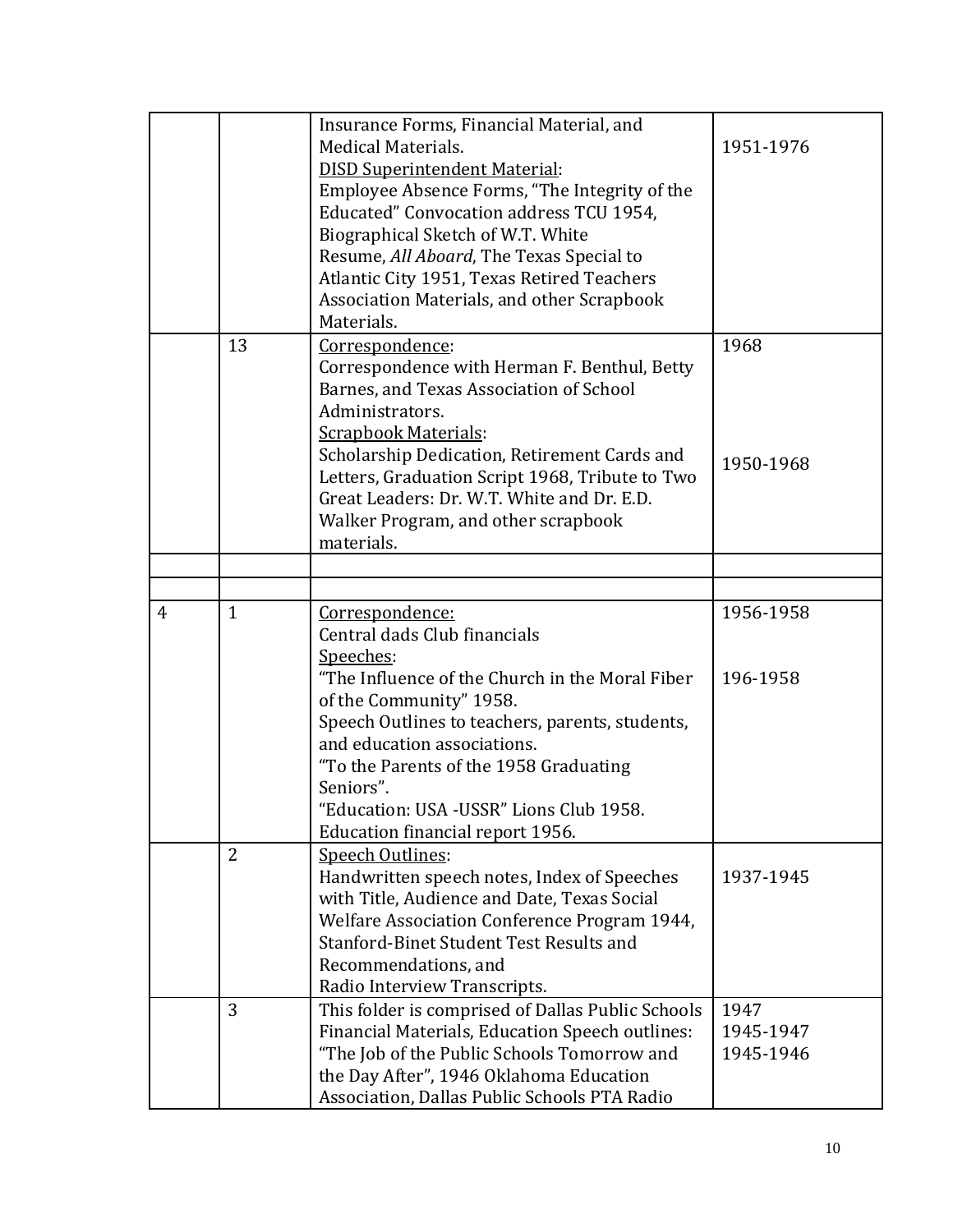|                | talk transcript 1946, Dallas Public Schools KRLD<br>1945. |                   |
|----------------|-----------------------------------------------------------|-------------------|
| 4              | Correspondence:                                           |                   |
|                | Correspondence with R.J. Kidd, Order of                   | 1970-1982         |
|                | DeMolay Membership Material and The Press                 |                   |
|                | Club of Dallas Gridiron Dinner and Show printed           |                   |
|                | material and letters 1971.                                |                   |
| 5              | Pamphlets for Dallas Scottish Rite Bodies                 | 1975              |
|                | Banquet, Knight Commander Designate.                      |                   |
|                |                                                           |                   |
| 6              | Financial Materials:                                      |                   |
|                | DISD Budget for the Year 1968-1969                        | 1968-1969         |
|                | Printed Material:                                         |                   |
|                | Fledermaus Opera Libretto, YMCA Program                   | 1944-1973         |
|                | Facts, Jesse Holman Jones Booklet, Masonic                |                   |
|                | Home & School of Texas History, and "Words                |                   |
|                | That Changed the World", Dallas Public Library.           |                   |
| $\overline{7}$ | Speech Outlines:                                          |                   |
|                | "The Negro Scholastic as a Factor in Public               | 1914-1937         |
|                | School Finance" for the Paideian Club of Dallas           |                   |
|                | 1933, Bonham High School Commencement                     |                   |
|                | Program and speech 1936, and other                        |                   |
|                | handwritten speech outlines.                              |                   |
| 8              | Correspondence:                                           |                   |
|                | DISD Financial Matters, Speech Outlines,                  | 1947-1950         |
|                | "World Federation", KRLD 1948, and                        |                   |
|                | Gilmer-Aitkin Proposals and Implications,                 |                   |
|                | (Senate Bills).                                           |                   |
| 9              | Printed Material:                                         |                   |
|                | Opera, Sunset Reunion, Texas Education                    | 1953-1986         |
|                | Agency, and Teacher Retirement System of                  |                   |
|                | Texas.                                                    |                   |
|                | Scrapbook materials.                                      |                   |
| N/A            | Book about John W. Carpenter 1881-1959.                   | Undated           |
| N/A            | Book about Citizens Committee to Honor Fred F.            | February 14, 1956 |
|                | Florence.                                                 |                   |
| 10             | Correspondence with Bragg Stockton.                       | 1951-1968         |
|                | DISD Superintendent Materials which include               |                   |
|                | Principals Meetings, Visitation Reports, Fisher           |                   |
|                | Body Craftsman's Guild Materials, and other               |                   |
|                | Scrapbook Materials.                                      |                   |
| 11             | Correspondence:                                           |                   |
|                | Correspondence with R. J. Kidd.                           | 1953-1971         |
|                | Printed Material:                                         |                   |
|                |                                                           | 1966              |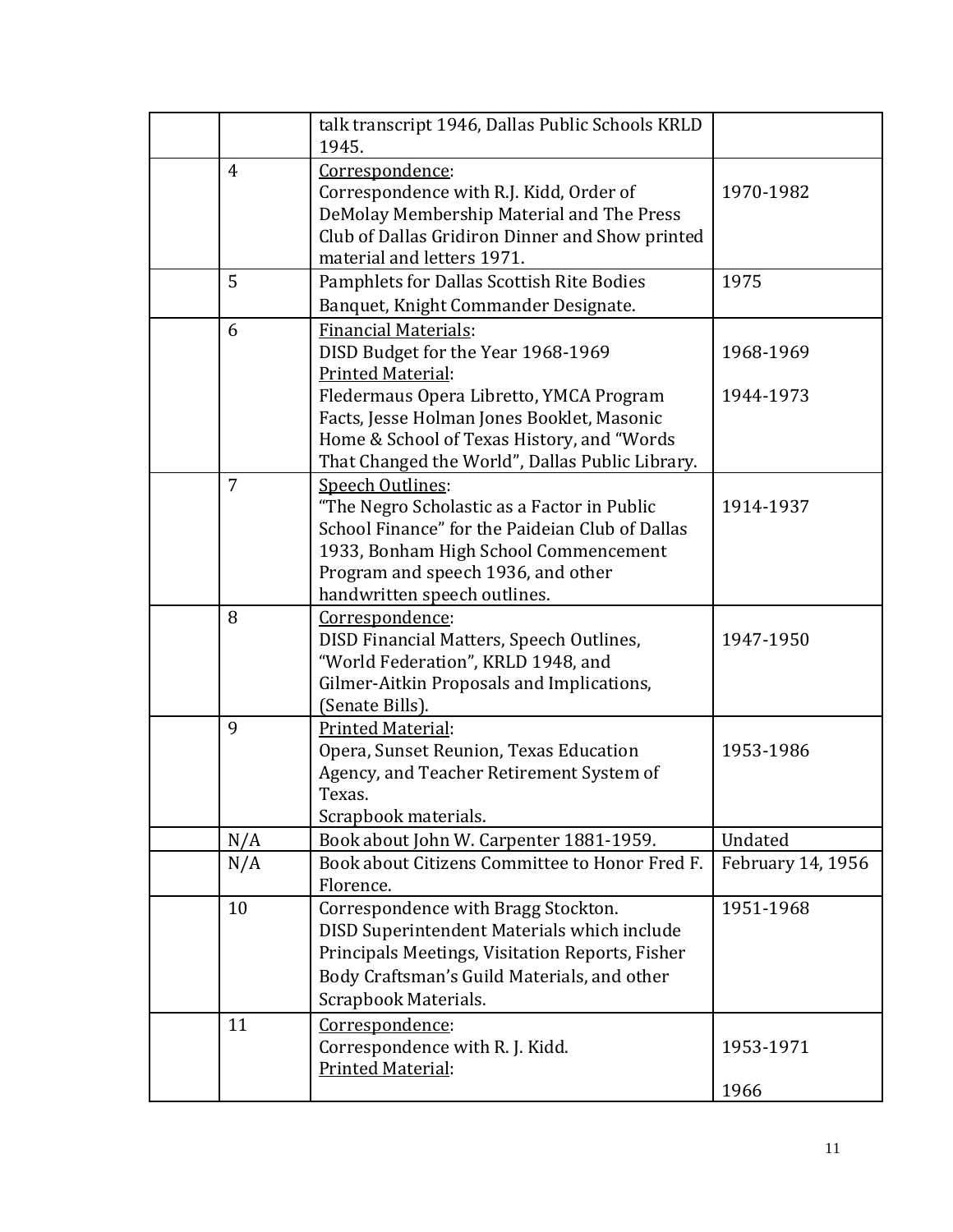|   |                | The American Textbook Publishers Institute,<br>Report of the Superintendent of schools to the<br>Board of Education 1953, DISD Principals<br>Meetings, "Tests on Administrative Policies and<br>Procedures" 1956, Tax Rate Bond Election<br>Progress Report 1956, and other<br>Scrapbook Materials. | 1948-1956 |
|---|----------------|-----------------------------------------------------------------------------------------------------------------------------------------------------------------------------------------------------------------------------------------------------------------------------------------------------|-----------|
| 5 | $\mathbf{1}$   | Correspondence:<br>Handwritten notes (A Plan for Literacy),<br>(Lecture Club).<br><b>Printed Materials:</b>                                                                                                                                                                                         | 1978      |
|   |                | Oak Cliff Christian Church Sunday School<br>Bible Verses.<br>Speeches:                                                                                                                                                                                                                              | 1969-1974 |
|   |                | "Freedom isn't Free; Neither is Education" Lions<br>Club 1968.                                                                                                                                                                                                                                      | 1968      |
|   |                | Index For Speeches, Location and Dates<br>Newspaper Clippings.                                                                                                                                                                                                                                      | 1945-1972 |
|   | $\overline{2}$ | <b>School Operation Financial Materials</b><br><b>Printed Materials:</b>                                                                                                                                                                                                                            | 1967      |
|   |                | <b>Newspaper Clippings</b><br>Speeches about education outlines:                                                                                                                                                                                                                                    | 1965-1967 |
|   |                | "Education for the Population Explosion" to the<br>Dallas Rotary Club, 1965 transcript.                                                                                                                                                                                                             | 1965      |
|   | $\overline{3}$ | <b>Printed Materials:</b><br>Academic Achievement Tests in the Dallas<br>Independent School District Press Release,                                                                                                                                                                                 | 1951      |
|   |                | "This is the Day" convocation transcript 1964,<br>and Speech Outlines about Education and<br>Church.                                                                                                                                                                                                | 1962-1964 |
|   | $\overline{4}$ | <b>Printed Materials:</b><br>Speeches about the Church, Dallas Schools, and<br>desegregation, Legislative Textbook Committee<br>Hearing Records 1962, PTA Council Records<br>1962, and Curriculum Materials.                                                                                        | 1958-1962 |
|   | 5              | Correspondence on Retirement.                                                                                                                                                                                                                                                                       | 1968      |
|   | 6              | <b>Printed Material:</b><br>Superintendent's Annual Reports (1957-1958<br>and 1965).                                                                                                                                                                                                                | 1957-1965 |
|   | $\overline{7}$ | Printed Material on DISD Policies and<br>Procedures.                                                                                                                                                                                                                                                | 1968      |
|   | <b>NA</b>      | Appreciation Book to Dr White from Sunset<br>Dads Club.                                                                                                                                                                                                                                             | 1940      |
|   | 8              | Printed Material on DISD Policies and<br>Procedures.                                                                                                                                                                                                                                                | 1968      |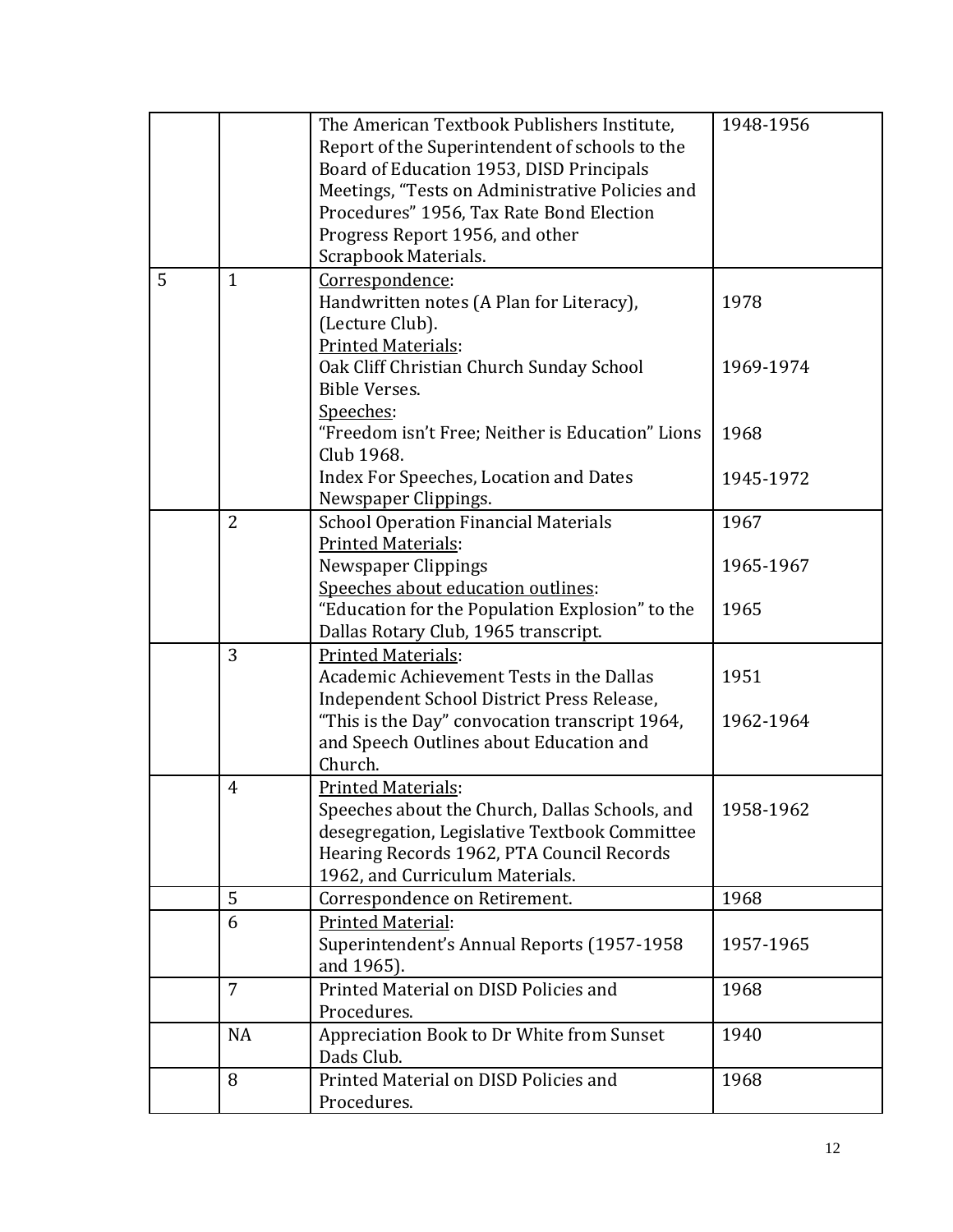|   | 9              | Printed Material on DISD Policies and             | 1956-1967 |
|---|----------------|---------------------------------------------------|-----------|
|   |                | Procedures.                                       |           |
|   |                | Correspondence with DISD Principals and           | 1968      |
|   |                | Administrators.                                   |           |
|   | 10             | <b>Board of Education Financial Material</b>      | 1954-1968 |
|   |                | Printed Material:                                 |           |
|   |                | DISD Plan of Action, Texas Public School          | 1945-1954 |
|   |                | Centennial Day, Hall of Remembrance 1954          | 1950-1957 |
|   |                | Selections, and "A Study of Services for Children |           |
|   |                | in Dallas County, Texas".                         |           |
|   | 11             | Correspondence:                                   |           |
|   |                | Correspondence with Forrest E. Conner.            | 1968-1971 |
|   |                | <b>Printed Materials:</b>                         |           |
|   |                | American Association of School Administration     | 1951-1971 |
|   |                | Conference 1969, Travel Arrangements, The         |           |
|   |                | Gist Newspapers, and other                        |           |
|   |                | Scrapbook materials.                              |           |
|   | 12             | <b>Printed Material from DISD Conferences</b>     |           |
|   |                | Speeches:                                         |           |
|   |                | <b>Various Speeches</b>                           | 1949-1957 |
|   | 13             | Correspondence:                                   |           |
|   |                | Correspondence with Dr. Travis White              | 1966-1975 |
|   |                | <b>Printed Materials:</b>                         |           |
|   |                | Directory of Schools 1945-46 and Educational      | 1945-1975 |
|   |                | Reports.                                          |           |
|   |                | <b>Financial Documents:</b>                       |           |
|   |                | Tax documents for a trip to Corpus Christi,       |           |
|   |                | Invoice for Christmas Cards, and scrapbook        |           |
|   |                | materials, (Christmas Cards).                     |           |
|   | 14             | <b>Printed Materials:</b>                         |           |
|   |                | Religious Documents, Desegregation speeches,      | 1953-1954 |
|   |                | and Financial Material on the budget for Dallas   |           |
|   |                | Schools.                                          |           |
|   |                | Speeches:                                         |           |
|   |                | Convocation material and PTA broadcasts.          | 1952-1955 |
|   | <b>NA</b>      | Correspondence:                                   |           |
|   |                | Scottish Rite Bodies membership and Printed       | 1975-1988 |
|   |                | Material (Scottish Rite Bodies).                  |           |
| 6 | $\mathbf{1}$   | Financial Material:                               |           |
|   |                | DISD Staff Salaries and other information.        | 1963-1967 |
|   | $\overline{2}$ | <b>Financial Material:</b>                        |           |
|   |                | DISD Staff Salaries and other information.        | 1958-1964 |
|   | 3              | Correspondence:                                   |           |
|   |                | Letters from William E. Moreland 1973-1977.       | 1973-1977 |
|   |                | Financial Material:                               |           |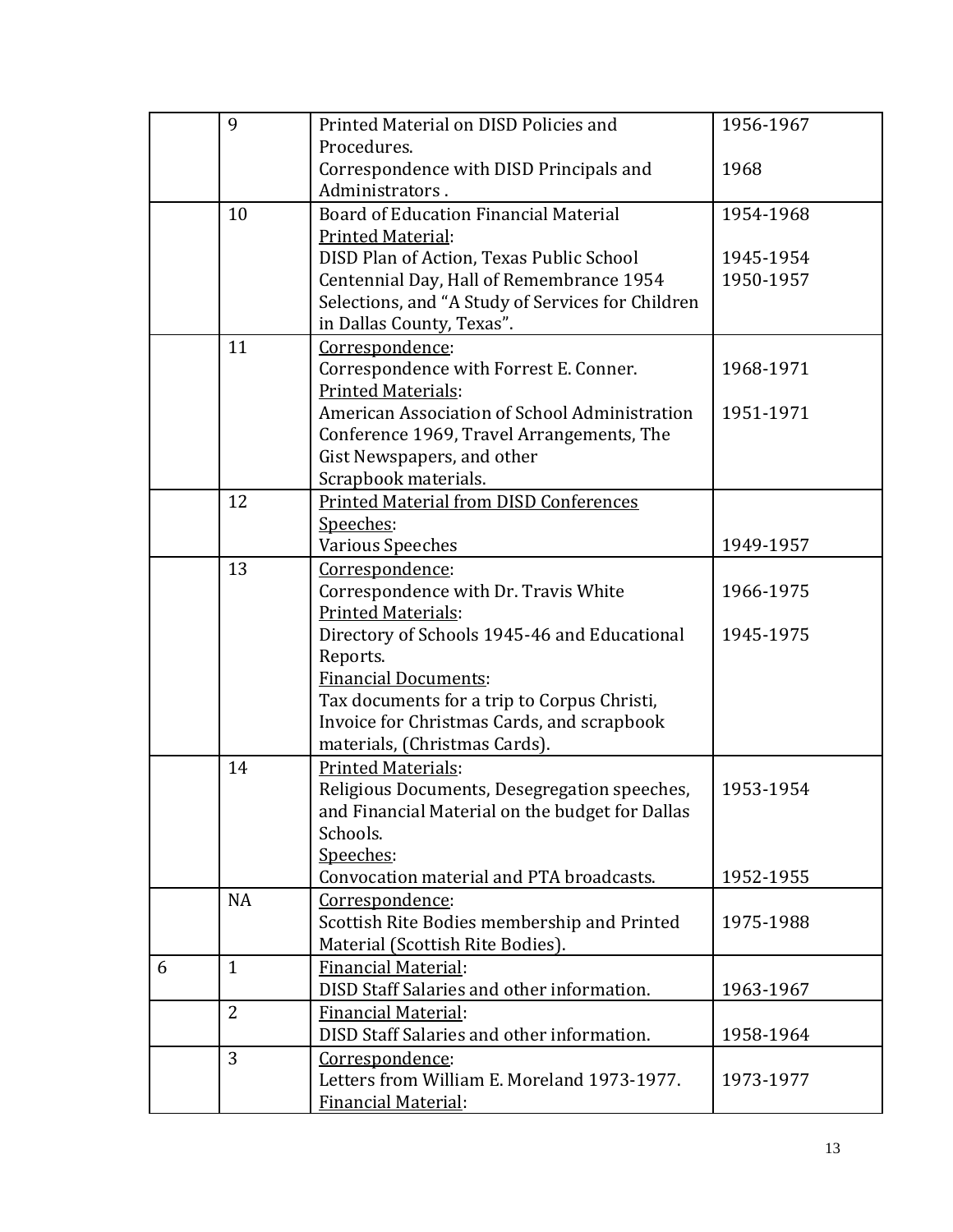|                | DISD Staff Salaries and other information.                                 | 1951-1962             |
|----------------|----------------------------------------------------------------------------|-----------------------|
|                |                                                                            |                       |
|                | <b>Printed Materials:</b><br>Dates and Destiny: Oak Cliff Christian Church |                       |
|                |                                                                            | September 11,<br>1982 |
|                | September 11, 1982.<br>Scrapbook:                                          |                       |
|                |                                                                            | 1859-1986             |
|                | Fort Stockton Centennial Program 1859-1959,                                |                       |
|                | The Program of Dedication of The Oak Cliff                                 |                       |
|                | Christian Church 1962, Texas Educational                                   |                       |
|                | Administration Membership Directory 1985-                                  |                       |
|                | 1986, and the Texas Educational Administration                             |                       |
|                | Membership Directory 1865-1980.                                            |                       |
| $\overline{4}$ | Correspondence:                                                            |                       |
|                | Letter to Myrtle Hembree January 10, 1957,                                 | 1957-1985             |
|                | Letter from Jay Tinkle, Handwritten letter from                            |                       |
|                | Lillie Mae September 4, 1959, Letter to District                           |                       |
|                | Staff October 19, 1959, and Letter to the                                  |                       |
|                | Members of the Board of Education October 19,                              |                       |
|                | 1959.                                                                      |                       |
|                | Printed Materials/Scrapbook Materials:                                     |                       |
|                | Portrait Unveiling Program for Howard A. Allen                             | 1949-1975             |
|                | September 14, 1949, Summary of Brown II case                               |                       |
|                | in court and School Board hearings 1955-1965,                              |                       |
|                | The Scottish Rite Herald December 1975, and                                |                       |
|                | Framed News Article entitled, "Praise Where It's                           |                       |
|                | Due".                                                                      |                       |
|                | Newspaper clippings and Certificates.                                      | 1919-1920             |
|                | <b>Printed Materials:</b>                                                  |                       |
|                | Tribute Speech to Dr. Warren Travis White                                  | 1949-1985             |
|                | March 29, 1985, Get Well Letters from Children                             |                       |
|                | October 8, 1959, Dallas School Administration                              |                       |
|                | Association Program 1959-1960, University of                               |                       |
|                | Texas Honor List of the College of Arts and                                |                       |
|                | College of Engineering Spring Term 1919-1920,                              |                       |
|                | Poem by W.T. White III October 1959, and list of                           |                       |
|                | graduates in DISD 1945-1968.                                               |                       |
| 5              | Correspondence:                                                            |                       |
|                | DISD Interoffice Memos.                                                    | 1963                  |
|                | <b>Scrapbook Materials:</b>                                                |                       |
|                | List of Board of Education Members 1945-1968.                              | 1956-1968             |
|                | DISD Plan of Action Booklet 1968, and                                      |                       |
|                | <b>DISD Administration Conference Programs</b>                             |                       |
|                | Assorted 1956-1968.                                                        |                       |
| 6              | Correspondence:                                                            |                       |
|                | DISD Interoffice Memos.                                                    | 1952-1959             |
|                | <b>Scrapbook Material:</b>                                                 |                       |
|                |                                                                            |                       |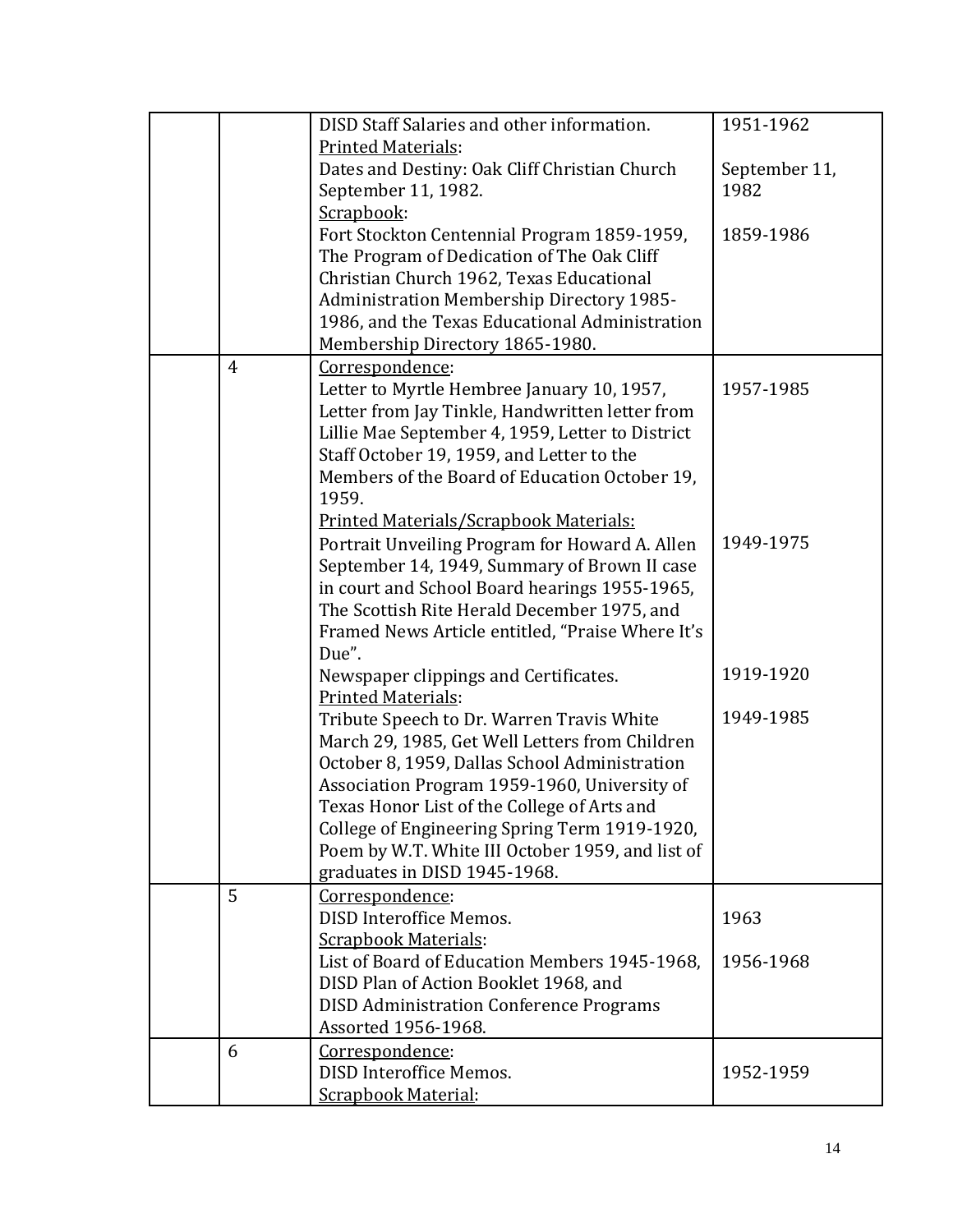|   |                | <b>Convocation and General Institute Programs</b>                                            | 1945-1967              |
|---|----------------|----------------------------------------------------------------------------------------------|------------------------|
|   |                | 1945-1967.                                                                                   |                        |
|   | $\overline{7}$ | Correspondence:                                                                              |                        |
|   |                | DISD Interoffice Memo regarding John F.                                                      | 1963-1964              |
|   |                | Kennedy Memorial Fund March 18, 1964,                                                        |                        |
|   |                | DISD Interoffice Memo regarding John F.                                                      | 1963-1964              |
|   |                | Kennedy Cavalcade in Dallas November 18 & 19,                                                |                        |
|   |                | 1863, Letter to Eugene R. Black April 23, 1964,                                              |                        |
|   |                | Letter from Eugene R. Black April 13, 1964,                                                  |                        |
|   |                | Various DISD Interoffice Memos regarding John                                                |                        |
|   |                | F. Kennedy, Letter from Osborn Elliot December<br>18, 1963, Letter to the Editor of Newsweek |                        |
|   |                | Magazine December 6, 1963,                                                                   |                        |
|   |                | Letter from John M. Stemmons March 26, 1964,                                                 |                        |
|   |                | Letter from Senator John G. Tower January 27,                                                |                        |
|   |                | 1964, Letter to V.S. Cassel February 28, 1964,                                               |                        |
|   |                | Letter to A.B. McHugh February 12, 1964,                                                     |                        |
|   |                | Letter from A.P. McHugh February 8, 1964,                                                    |                        |
|   |                | Letter from Senator Frederick Brown Harris                                                   |                        |
|   |                | February 10, 1964, Letter to Katherine Owen                                                  |                        |
|   |                | January 21, 1964, Letter to Teressa D. Hendry                                                |                        |
|   |                | 1964, and various other letters responding to                                                |                        |
|   |                | the articles written about the John F. Kennedy                                               |                        |
|   |                | assassination.<br><b>Scrapbook Material:</b>                                                 |                        |
|   |                | Newspaper clippings regarding John F. Kennedy                                                | 1963-1964              |
|   |                | <b>Assassination 1963.</b>                                                                   |                        |
|   | 8              | Correspondence about John F. Kennedy                                                         | 1963-1964              |
|   |                | Assassination.                                                                               |                        |
|   |                | Printed Material about the John F. Kennedy                                                   | 1963-1964              |
|   |                | Assassination.                                                                               |                        |
|   | N/A<br>N/A     | Empty Photograph Album.<br>Empty Photograph Album, "The Team", Dallas                        | Undated<br>August 1968 |
|   |                | Independent School District.                                                                 |                        |
|   | N/A            | Empty Notebook from Fisher Body Craftsman's                                                  | August 1953            |
|   |                | Guild Convention.                                                                            |                        |
|   | N/A            | Empty Binder.                                                                                | Undated                |
|   | N/A            | Empty Notebook from Fisher Body Craftsman's                                                  | <b>July 1966</b>       |
|   |                | <b>Guild Convention</b>                                                                      |                        |
|   | N/A            | "Paul Harris Fellow" Award                                                                   |                        |
| 7 | $\mathbf{1}$   | Correspondence from:                                                                         |                        |
|   |                | Frank A. Hoke and Harold Lichtenwald.                                                        | 1965-1983              |
|   |                | Printed Material (Awards):                                                                   |                        |
|   |                | National Forensic League, Oak Cliff Lions Club,                                              | 1926-1976              |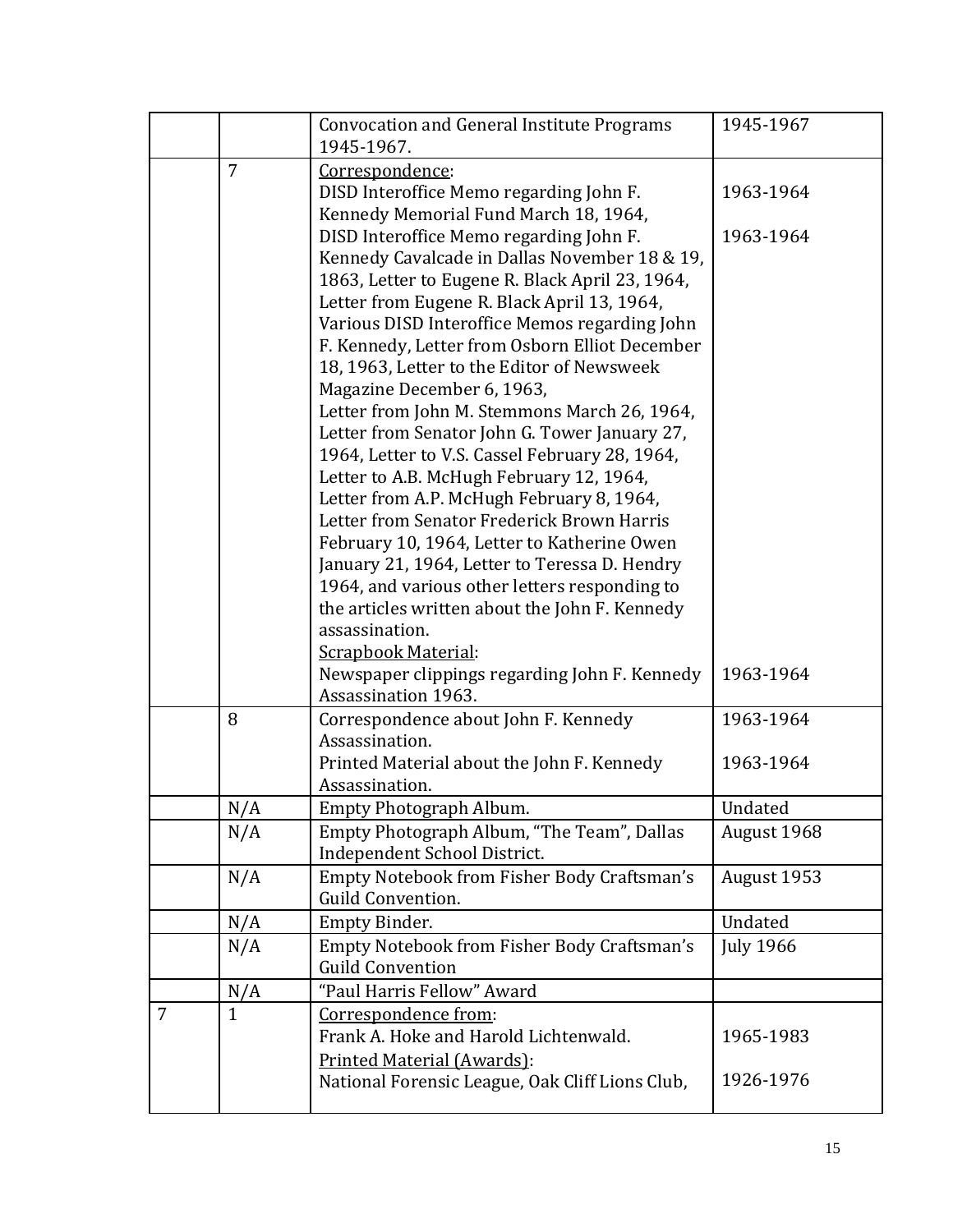|                | W.T. White Scholarship, The National                                             |           |
|----------------|----------------------------------------------------------------------------------|-----------|
|                | Conservative Political Action Committee, Texas                                   |           |
|                | <b>Classroom Teachers Association, An</b>                                        |           |
|                | Appreciation from the City of Dallas, Admiral of                                 |           |
|                | the Flagship Fleet, Sigma Alpha Lota, Doctor of                                  |           |
|                | Law degree from Texas Christian University,                                      |           |
|                | Doctor of Law degree from Baylor University,                                     |           |
|                | National Congress of Parents and Teachers,                                       |           |
|                | Phi Beta Kappa, and other scrapbook materials.                                   |           |
| $\overline{2}$ | <b>Financial Material:</b>                                                       |           |
|                | Check to Mrs. Maule Louie Barnum.                                                | 1927-1937 |
|                | Printed Materials:                                                               |           |
|                | Printed Material on the Soviets, Japan, China,                                   | 1942      |
|                | and Australia.                                                                   |           |
|                | Scrapbook (photographs).                                                         | 1956-ND   |
| 3              | Correspondence between Family members.                                           | 1931      |
| $\overline{4}$ | Correspondence from H.M. Phany                                                   | 1939-1954 |
|                | <b>Printed Materials:</b>                                                        |           |
|                | Essay on the Shinto Religion and other                                           | 1940      |
|                | scrapbook materials.                                                             |           |
| 5              | <b>Printed Materials:</b>                                                        |           |
|                | Directory of Teachers in Bonham Schools and                                      | 1927-1952 |
|                | List of Summer School Students.                                                  |           |
|                | <b>Financial Materials:</b>                                                      |           |
|                | <b>Budget Statements for Dallas Schools and</b>                                  |           |
|                | Bonham Schools Fiscal Year Report.                                               |           |
|                | Scrapbook Material (photograph):                                                 |           |
|                | Program for Bonham High School,                                                  |           |
|                | Commencement, and Legal Documents.                                               |           |
| 6              | Correspondence congratulating W.T. White on<br>his reelection as Superintendent. | 1952      |
|                | Speeches, (Miscellaneous)                                                        | 1951-1952 |
|                | <b>Scrapbook Material:</b>                                                       |           |
|                | Spring Commencement of Sunset High School                                        | 1952      |
| 8              | Correspondence:                                                                  |           |
|                | Dr. Beaty                                                                        | 1926-1950 |
|                | Financial Material on membership to Phi Beta                                     | 1926      |
|                | Kappa                                                                            |           |
|                | <b>Printed Material:</b>                                                         |           |
|                | Phi Beta Kappa and Shinto of the Son of Heaven                                   | 1927      |
| 9              | Correspondence from N.S. Holland                                                 | 1931-1940 |
|                | <b>Printed Materials:</b>                                                        |           |
|                | Register of graduating students and Dallas Life                                  | 1932      |
|                | Magazine.                                                                        |           |
|                | Scrapbook Material:                                                              |           |
|                |                                                                                  |           |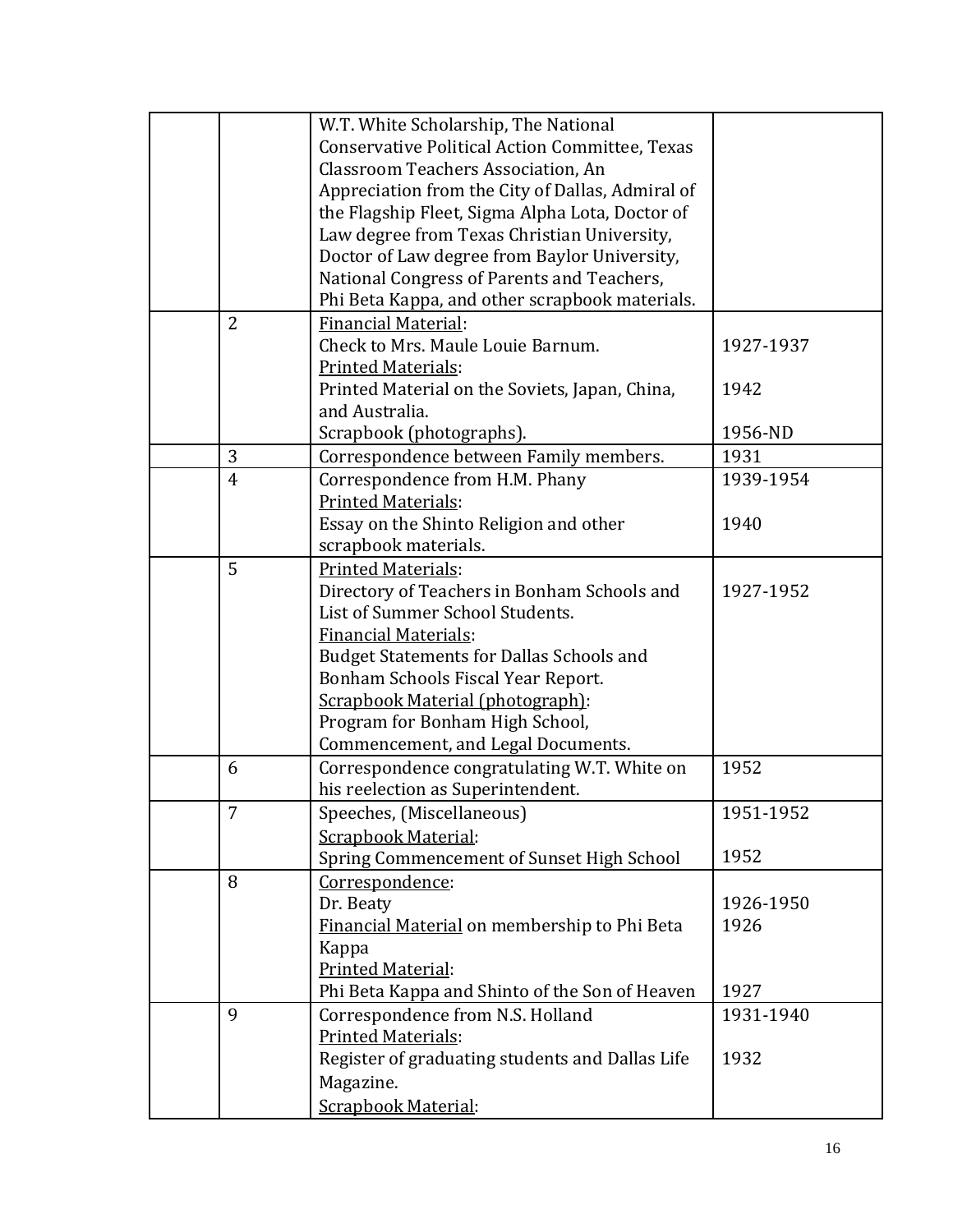|   |                | Newspaper Clippings on Sunset Highschool<br>Students.             | 1934      |
|---|----------------|-------------------------------------------------------------------|-----------|
|   | 10             | Correspondence:                                                   |           |
|   |                | From Chas W. Wooldridge, From H. L.                               | 1943-51   |
|   |                | Grosswiler, From Russel A. Sharp, From W.O.                       |           |
|   |                | Lockhart to H. A. Glass, and From Marguerite                      |           |
|   |                | Ann Stewart.                                                      |           |
|   |                | <b>Printed Material:</b>                                          |           |
|   |                | "The Power of Judicial Review", "Integrity of the                 | 1926-1943 |
|   |                | Educated", Program of Convocation for TCU                         |           |
|   |                | "They Say", University of Texas                                   |           |
|   |                | Commencement 1931, University of Texas                            |           |
|   |                | Commencement 1926, University of Texas                            |           |
|   |                | Commencement 1926, "The Rights We Defend"                         |           |
|   |                | An Introduction of a Social Studies Lesson,                       |           |
|   |                | "Our Neighbors Across the Pacific", and                           |           |
|   |                | Board of Trustees 1943.                                           |           |
|   | <b>NA</b>      | Appointment Books (No content)                                    | 1945-67   |
| 8 | $\mathbf{1}$   | Scrapbook Material:                                               |           |
|   |                | Commencement Speech, Newspaper Clippings,                         | 1937-1955 |
|   |                | Oak Cliff Christian Church Program 1955,                          |           |
|   |                | Frances White's marriage announcement 1946,                       |           |
|   |                | DISD Assistant Superintendent Contract 1943,                      |           |
|   |                | Police Department Ticket 1941, Certificate                        |           |
|   |                | 1941, and 1940 Contract for good grades                           |           |
|   |                | between White Sr. and Jr.                                         |           |
|   |                | Greeting cards/Correspondence:                                    |           |
|   |                | Letter from J.F. Kempton January 23, 1946,                        | 1943-1946 |
|   |                | Letter from C.H. Schutte January 22, 1946,                        |           |
|   |                | Letter from Fred O. Webster January 23, 1946,                     |           |
|   |                |                                                                   |           |
|   | $\overline{2}$ | Letter from Irby B. Carruth December 10, 1943.<br>Correspondence: |           |
|   |                | Letter from Wiley Roberts August 9, 1939,                         | 1938-1939 |
|   |                | Letter from Hugh McDaniel November 30, 1938,                      |           |
|   |                | Multiple letters from Frances White to W.T.                       |           |
|   |                | White, and Letter from Gordon G. Clark M.D.                       |           |
|   |                | <b>Scrapbook Material:</b>                                        |           |
|   |                | The Alcalde University of Texas Alumni                            |           |
|   |                | Magazine December 1952 and Letter from C.L.                       | 1938-1938 |
|   |                | Yarbrough May 29, 1945.                                           |           |
|   | 3              | Correspondence:                                                   |           |
|   |                | Various letters of congratulations regarding                      | 1944-1945 |
|   |                | Superintendent job 1945.                                          |           |
|   |                | Scrapbook Material:                                               |           |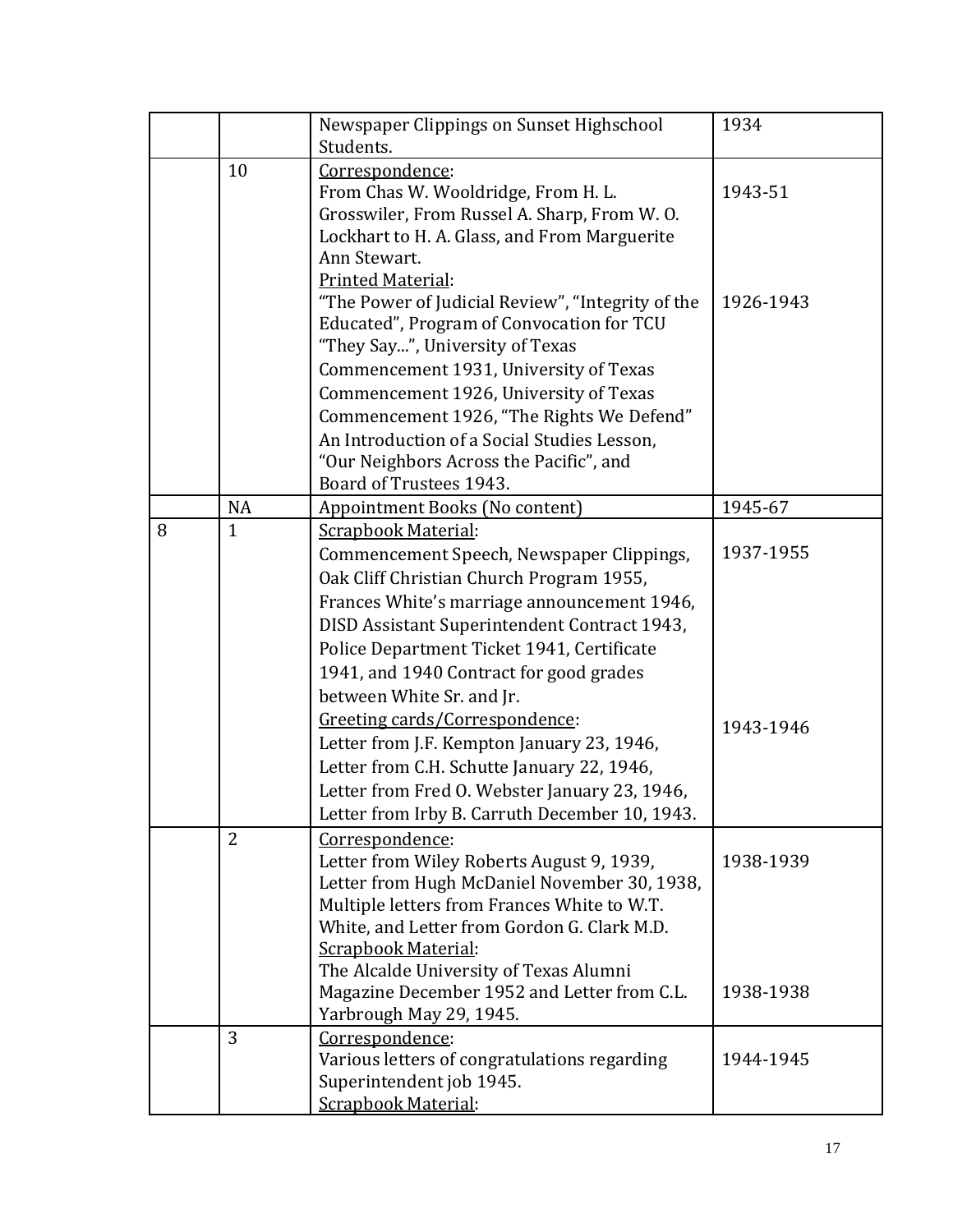|                | Newspaper clippings.                                                                                                                                                                                                                                                                                                          | 1944-1945    |
|----------------|-------------------------------------------------------------------------------------------------------------------------------------------------------------------------------------------------------------------------------------------------------------------------------------------------------------------------------|--------------|
| $\overline{4}$ | Correspondence:<br>Various letters of congratulations regarding                                                                                                                                                                                                                                                               | 1945         |
|                | Superintendent job 1945.                                                                                                                                                                                                                                                                                                      |              |
| 5              | Correspondence:<br>Various letters of congratulations regarding<br>Superintendent job 1945.                                                                                                                                                                                                                                   | 1945         |
| 6              | Correspondence:<br>Letter to Joseph C. Keely, Editor of American<br>Legion Magazine, June 26, 1952, Letter to<br>Doctor Worth McClure June 24, 1952, Letter<br>from Waldine Blankenship June 3, 1952, and<br>Letters of congratulations regarding honorary<br>degree at Baylor University 1952.<br><b>Financial Material:</b> | 1952         |
|                | Audit of the Superintendent Account June 1931-<br>June 30, 1931.<br><b>Scrapbook Material:</b>                                                                                                                                                                                                                                | 1929-1931    |
|                | Baylor University Commencement Program May<br>23, 1952 (x6), Newspaper clippings,<br>Recognition Dinner ticket 1952, and<br>Honorary Doctoral degree speech, Baylor 1952.                                                                                                                                                     | 1952         |
| $\overline{7}$ | Correspondence:<br>Letter to H.D. Fillers May 26, 1952, Letter from J.<br>Davis Hill, Thank You notes 1952, Various<br>Congratulatory Notes 1952, Letter from J. L.<br>Patton April 24, 1952, Letter to Dr. David W.<br>Carter 1944, and other Scrapbook Materials.                                                           | 1939-1952    |
| 8              | Correspondence:<br>Letters to the Board of Education and Letters<br>regarding vote for President of the American<br>Association of School Administrators 1949.                                                                                                                                                                | 1949-1951    |
| 9              | Correspondence:<br>Letters regarding election for Presidency of the<br>American Association of School Administrators<br>1949.                                                                                                                                                                                                 | 1949-1952    |
| 10             | Correspondence:<br>Congratulations on election as President of<br>American Association of School Administrators.<br><b>Scrapbook Materials:</b><br>The School Administrator Article<br>Staff Bulletin, The School District of Clayton, and<br>other Newspaper Clippings.                                                      | 1950<br>1950 |
| 11             | Correspondence:                                                                                                                                                                                                                                                                                                               | 1949-1950    |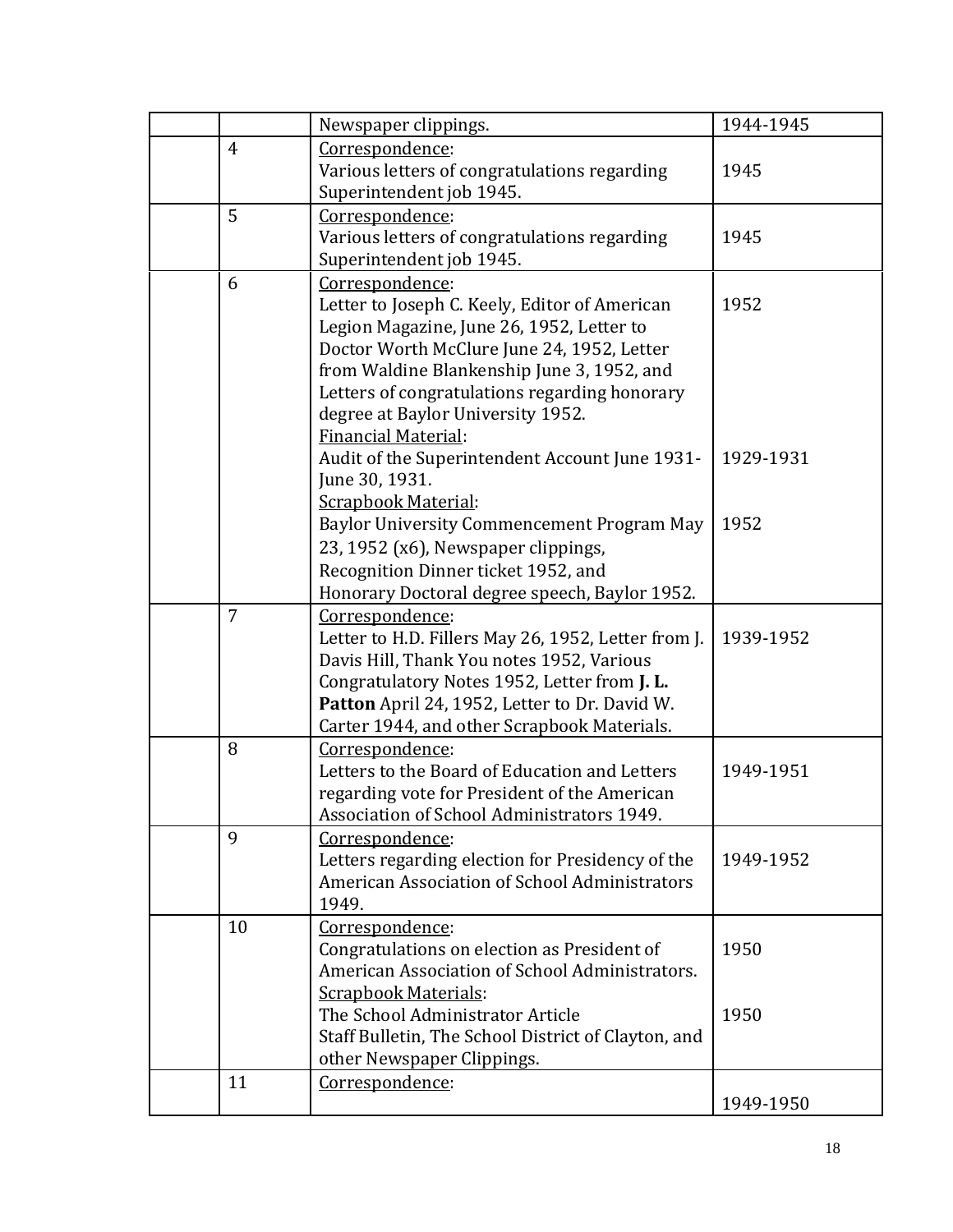|   |                | Congratulations on election as President of                                 |           |
|---|----------------|-----------------------------------------------------------------------------|-----------|
|   |                | American Association of School Administrators.                              |           |
|   |                | <b>Scrapbook Material:</b>                                                  | 1950      |
|   |                | The School Administrator Articles (2).                                      |           |
|   | 12             | Correspondence about DISD Desegregation                                     | 1962-1963 |
|   |                | <b>Printed Materials:</b>                                                   |           |
|   |                | <b>Census Card, Student Addresses and School</b>                            | 1962      |
|   |                | Transfers, Newspaper Clippings, and Opening of                              |           |
|   |                | <b>School Policies.</b>                                                     |           |
|   | 13             | Correspondence:                                                             |           |
|   |                | Congratulations on DISD Desegregation.                                      | 1961      |
|   |                | Printed Material/Scrapbook Material:                                        | 1961      |
|   |                | Photographs for Antiques Roadshow and                                       |           |
|   |                | Newspaper Clippings.                                                        | 1961      |
|   | 14             | Correspondence:                                                             |           |
|   |                | Letter from son, Warren T White, Jr., about DISD                            | 1961      |
|   |                | desegregation and a Letter of Congratulations                               |           |
|   |                | for DISD Desegregation.                                                     |           |
|   |                | <b>Scrapbook Materials:</b>                                                 |           |
|   |                | Newspaper Clippings and Press Club of Dallas                                | 1961      |
|   |                | Bulletin.                                                                   |           |
|   | 15             | Correspondence:                                                             |           |
|   |                | With DISD staff about desegregation, 'Statement                             | 1964-1965 |
|   |                | of the Board of Education, Enrollment Lists,                                |           |
|   |                | <b>Transfer Requests and Reports.</b>                                       |           |
|   | 16             | Correspondence:                                                             |           |
|   |                | With DISD staff regarding Desegregation.                                    | 1961-1962 |
|   |                | <b>Printed Materials:</b>                                                   |           |
|   |                | Census Cards, Elementary School transfer                                    | Unknown   |
|   |                | reports, Notes for Press, Phone Records, and<br><b>Enrollment Policies.</b> |           |
|   |                | <b>Scrapbook Material:</b>                                                  |           |
|   |                | "The Good Earth Work Conference" Program.                                   | 1957-1961 |
| 9 | $\mathbf{1}$   | Correspondence:                                                             |           |
|   |                | Various letters expressing gratitude for various                            | 1949-1950 |
|   |                | acts.                                                                       |           |
|   | $\overline{2}$ | Correspondence:                                                             |           |
|   |                | Miscellaneous correspondence on the                                         | 1948-1949 |
|   |                | leadership of the American Association of School                            |           |
|   |                | Administrators, (AASA), from multiple sources.                              |           |
|   |                | Printed Material:                                                           |           |
|   |                | Directory of Schools in District #5.                                        |           |
|   | 3              | <b>Printed Materials:</b>                                                   |           |
|   |                | Atlantic City Programs, American Association of                             | 1949-1950 |
|   |                | School Administrators, The Educational Polices                              |           |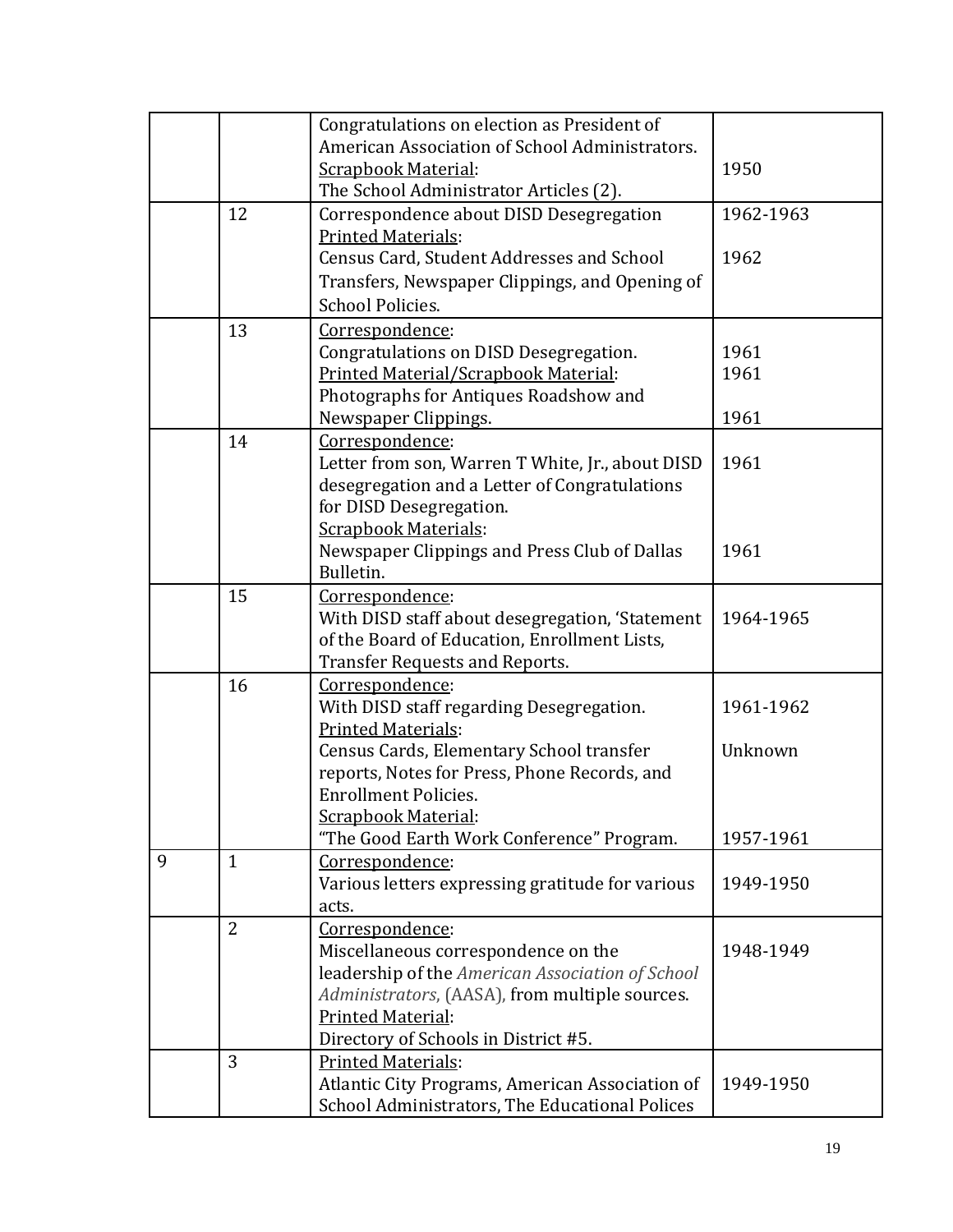|  |                | <b>Commission of the National Education</b><br>Association of the US, Associated Public School<br>Systems Program, Official Nomination Form for<br>Freedoms Foundation Program, Informal<br>Reflections on the Associated Exhibitors<br>National Education Association and its                                                                                                   |           |
|--|----------------|----------------------------------------------------------------------------------------------------------------------------------------------------------------------------------------------------------------------------------------------------------------------------------------------------------------------------------------------------------------------------------|-----------|
|  |                | Objectives, Exhibitors Pre-program Cocktail<br>Party and Dinner Menu, American Education<br>and International Tensions program,<br>Associated Exhibitors program, George Peabody<br>College for Teachers Program and Services,<br>Atlantic City Convention Schedule for the                                                                                                      |           |
|  |                | American Association of School Administrators,<br>List of Texans attending the American<br><b>Association Of School Administrators</b><br>Convention in Atlantic City, Reminder of the<br>Atlantic City Convention, and Round-Trip<br>Railroad Fares to Atlantic City.                                                                                                           |           |
|  |                | Correspondence:<br>Correspondence from Mrs. W.T. White, Worth<br>McClure, Roland Beyer, and G. E. Ackerman.                                                                                                                                                                                                                                                                      | 1949-1950 |
|  | $\overline{4}$ | <b>Printed Materials:</b><br>Resolutions of the American Association of<br>School Administrators and Some Highlights of<br>the National Convention (AASA).<br>Speeches:                                                                                                                                                                                                          | 1951      |
|  |                | "Response to Presentation of American<br>Education Award" by Harold E. Stassen<br>Correspondence, "Greetings Speech" by Corma<br>Mowery, "The World Outlook" by Carlos P.<br>Romulo, "Platform of Freedom" by C. E. Wilson,<br>"Citizens Build their Schools" by the Honorable<br>Allan Shivers.                                                                                 | 1950-1951 |
|  | 5              | <b>Scrapbook Materials:</b><br>Texas Breakfast; School Administrators Atlantic<br>City 1950 and 1951 Programs, American<br><b>Association of School Administrators Texas</b><br>Breakfast Guest List, List of Presidents of State<br>Association of School Administrators,<br>Correspondence with Roy J. Beard, RSVPs to<br>Texas Breakfast, and various newspaper<br>clippings. | 1950-1951 |
|  | 6              | Correspondence pertaining to the American<br><b>Association of School Administrators Executive</b><br>Committee Dinner and Convention.                                                                                                                                                                                                                                           | 1949-50   |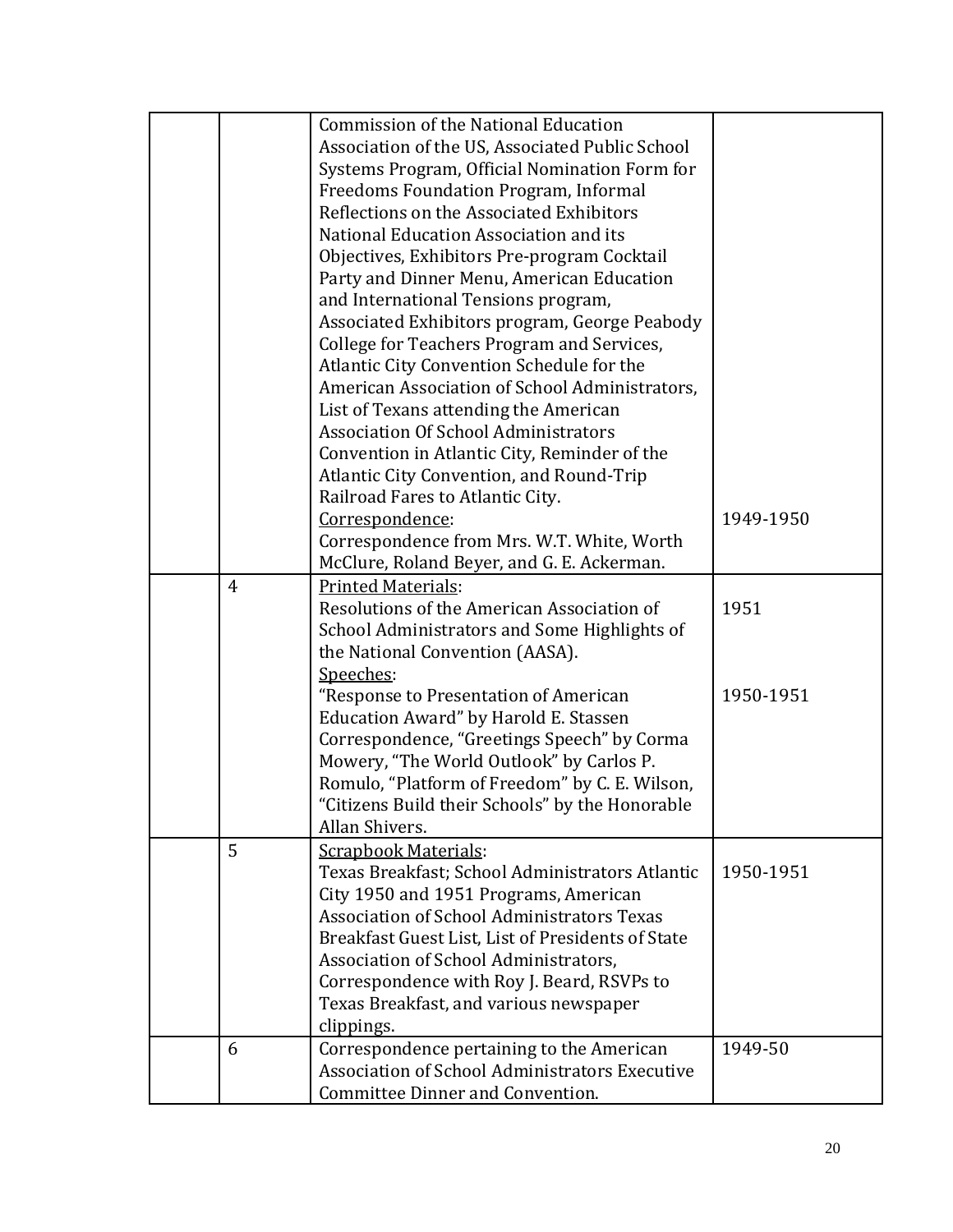|                | <b>Printed Materials:</b><br>Daily Agenda for February 25 to March 1, 1950, | 1950            |
|----------------|-----------------------------------------------------------------------------|-----------------|
|                | 24th Annual Program for National Education                                  |                 |
|                | Association, Associated Exhibitors, and                                     |                 |
|                | "Functional School Building Design for Modern                               |                 |
|                | Public Education" Discussion Group material.                                |                 |
| $\overline{7}$ | Correspondence:                                                             |                 |
|                | Correspondence regarding American                                           | 1951            |
|                | <b>Association of School Administrators</b>                                 |                 |
|                | convention.                                                                 |                 |
|                | <b>Printed Materials:</b>                                                   |                 |
|                | American Association of School Administrators                               | February 17-22, |
|                | <b>Convention Proceedings, Program Annual</b>                               | 1951            |
|                | <b>Convention of the National School Boards</b>                             | 1950-1951       |
|                | Association 1951, National Council of Chief State                           |                 |
|                | School Officers Resolutions 1950.                                           |                 |
| 8              | Correspondence:                                                             |                 |
|                | Letters on Tidelands Question, Thank You                                    | 1950-1951       |
|                | letters following the American Association of                               |                 |
|                | School Administrators Convention, Tentative                                 |                 |
|                | Resolutions for Discussion at Atlantic City                                 |                 |
|                | Meeting.                                                                    |                 |
| 9              | Correspondence:                                                             |                 |
|                | Congratulations on American Association of                                  | 1949-1951       |
|                | School Administrators Convention.                                           |                 |
|                | <b>Scrapbook Materials:</b>                                                 |                 |
|                | Newspaper Clipping, American Association of                                 | 1950-1953       |
|                | School Administrators Calendar, American                                    | February 1950-  |
|                | Association of School Administrators 1951                                   | December 1951   |
|                | Official Programs, and American Association of                              |                 |
|                | School Administrators Exhibitors Pre-Program                                |                 |
|                | Dinner Program.                                                             |                 |
|                | Printed Material:                                                           | 1950-1952       |
|                | Annual Reading Institutes Three Year Program,                               |                 |
|                | The Texas Outlook April 1950, Oak Cliff                                     |                 |
|                | <b>Chamber of Commerce Publication.</b>                                     |                 |
| 10             | <b>Financial Materials:</b>                                                 |                 |
|                | Materials include Receipts, Life insurance                                  | 1925-1959       |
|                | materials, Car Owner's Policies, and                                        |                 |
|                | handwritten journal (Finances).                                             |                 |
| 11             | <b>Financial Materials:</b>                                                 |                 |
|                | Life insurance materials and Tax statements.                                | 1925-1957       |